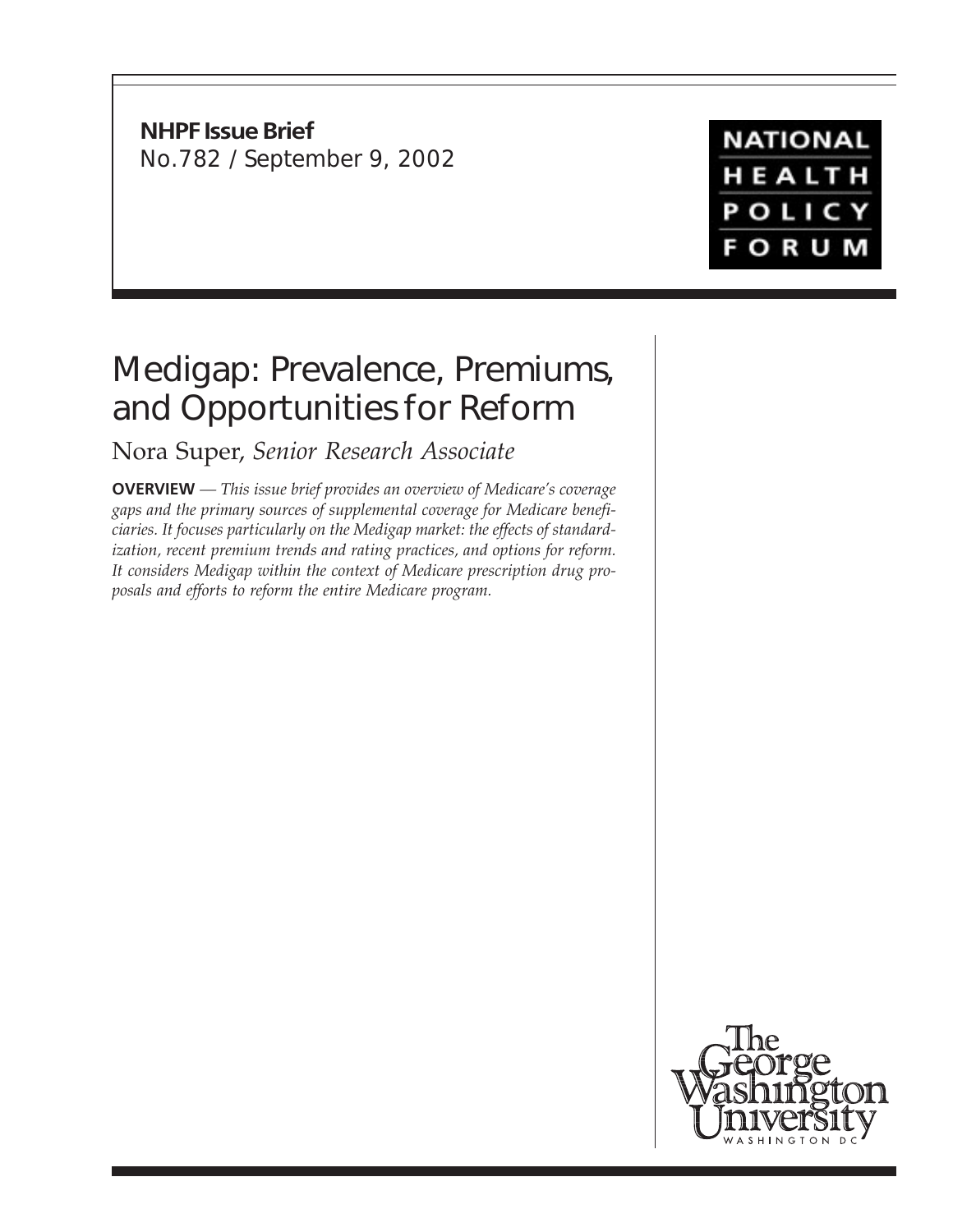# Medigap: Prevalence, Premiums, and Opportunities for Reform

Medicare has played a critical role in providing access to health care services for millions of beneficiaries since its inception in 1965. Recent attention, however, has focused on its significant gaps in coverage. Legislative proposals to provide a Medicare drug benefit have increased awareness of the program's inadequacies and its failure to keep pace with shifts in the private sector's benefit design. The Medicare Payment Advisory Commission's most recent report to Congress examines the limitations of Medicare's traditional benefit package, including substantial cost-sharing requirements and very limited or no coverage of important benefits like outpatient drugs. Moreover, Medicare provides no ceiling on out-of-pocket spending.

Modeled on private health insurance available in the mid-1960s, Medicare was designed to cover hospital and physician services for acute illness. Since very few working adults purchased supplemental insurance, it was generally believed that most Medicare beneficiaries would not need additional coverage. But the cost-sharing provisions that may have been appropriate for the working-age population proved to be too burdensome for many Medicare beneficiaries. By the late 1960s, more than 45 percent of Medicare beneficiaries held private health insurance to supplement their Medicare coverage.<sup>1</sup> Presently, the overwhelming majority of Medicare beneficiaries have some form of coverage in addition to Medicare.<sup>2</sup>

Four types of supplemental coverage prevail today: employer-sponsored retiree health insurance, Medicare+Choice (M+C) plans, Medicaid, and individually purchased Medigap insurance. The prevalence of retiree health insurance and M+C options have declined recently, forcing many seniors to look for other ways to fill Medicare's gaps. Medicaid as a supplement is available to only the poorest Medicare beneficiaries. Medigap—private health insurance designed to wrap around Medicare's benefit package—is the only supplemental insurance still broadly available to most beneficiaries.

As options have narrowed for seniors, policymakers have begun to consider how Medigap plans fit into the larger puzzle of Medicare reform. Several bills have been introduced in Congress that include provisions related to Medigap, particularly within the context of Medicare prescription drug proposals.3 The Bush administration has also put forth some Medigap proposals as part of its overall framework for Medicare reform.

**National Health Policy Forum** 2131 K Street NW, Suite 500 Washington DC 20037

202/872-1390 202/862-9837 [fax] nhpf@gwu.edu [e-mail] www.nhpf.org [web]

**Judith Miller Jones** *Director*

**Judith D. Moore** *Co-Director*

**Michele Black** *Publications Director*

NHPF is a nonpartisan education and information exchange for federal health policymakers.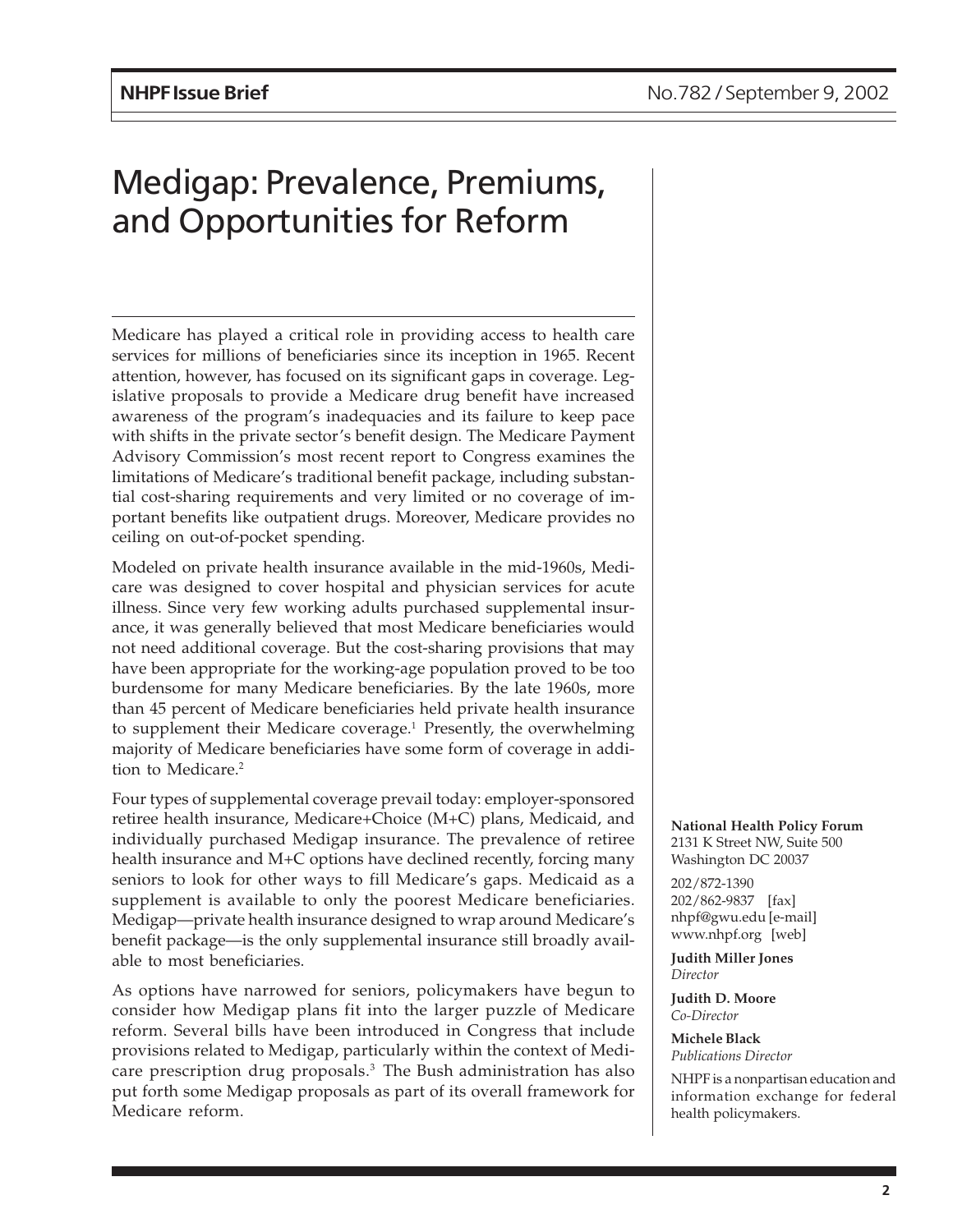# **MEDICARE'S COVERAGE GAPS**

Medicare's basic benefit design mirrored the private insurance system in place in the mid-1960s. Its benefit package is generally limited to acute care services that are needed for the diagnosis or treatment of illness or injury.<sup>4</sup>

Traditional Medicare consists of two parts. Part A, the Hospital Insurance (HI) program, helps pay for inpatient hospital, skilled nursing facility, hospice, and certain home health care services. Individuals who receive Social Security cash benefits on the basis of age or disability are automatically entitled to Part A benefits. While there is no premium for this coverage, beneficiaries are liable for required deductibles, coinsurance, and copayment amounts (see Table 1). Part B, the Supplementary Medical Insurance (SMI) program, helps pay for physician services, outpatient hospital and other outpatient facility services, home care not covered under Part A, and other services, such as diagnostic tests, durable medical equipment, ambulance services, and some preventive services. Part B is voluntary, but 95 percent of beneficiaries enroll. Beneficiaries must pay a monthly premium for Part B coverage (\$54 in 2002) and are also responsible for deductibles, copayments, and coinsurance (see Table 1).

Beneficiaries are exposed to potentially significant "front-end" and "backend" costs.<sup>5</sup> Front-end costs, such as deductibles, must be met before any program benefits are paid. In 2002, beneficiaries face a \$812 deductible for each inpatient hospitalization covered under Part A and a \$100 annual deductible for Part B covered services. On the back end, beneficiaries are vulnerable for high daily copayments associated with longterm stays in hospitals or skilled nursing facilities (SNFs). About 30 percent of beneficiaries in SNFs continue to stay in nursing facilities after they exhaust the Medicare benefit.<sup>6</sup> Moreover, because Medicare has no stop-loss coverage, beneficiaries can be liable for high out-of-pocket expenses, especially those with chronic health care needs.

In addition, Medicare provides no coverage for many services and products typically needed by beneficiaries, such as long-term nursing home care, most outpatient prescription drugs, eyeglasses, and hearing aids (see Table 2). According to the U.S. General Accounting Office (GAO), "current estimates suggest that the combination of Medicare's cost-sharing requirements and limited benefits leaves about 45 percent of beneficiaries' health care costs uncovered."7 In 2000, elderly Medicare beneficiaries spent an average of \$3,142 out of pocket, or 21.7 percent of income, on their own health care expenses.<sup>8</sup>

# **SOURCES OF SUPPLEMENTAL COVERAGE**

To limit their exposure to traditional Medicare's coverage limits, about 90 percent of Medicare beneficiaries obtain some type of supplemental

**Because Medicare has no stop-loss coverage, beneficiaries can be liable for high out-ofpocket expenses.**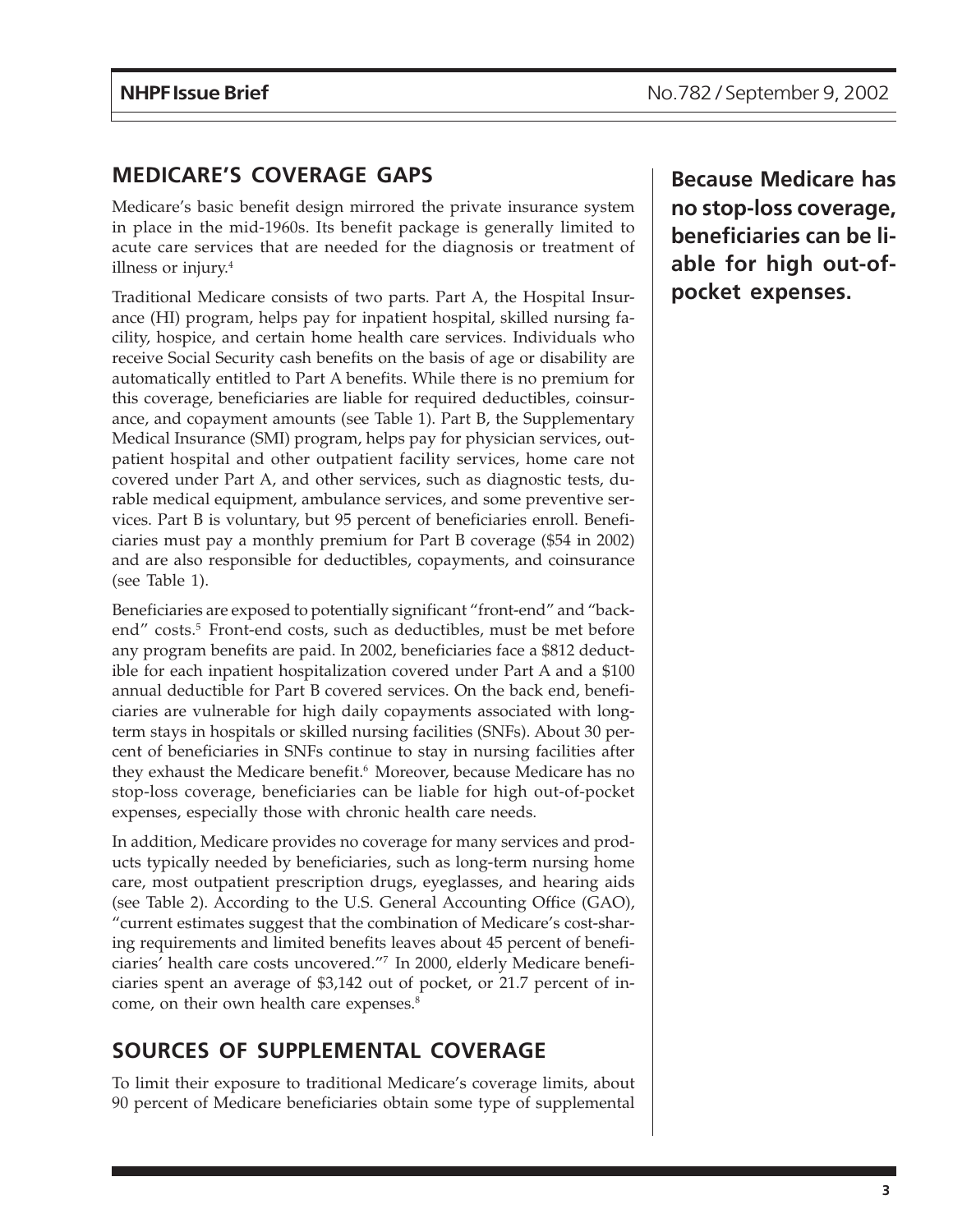| <b>TABLE 1</b>                                           |  |  |  |  |  |  |  |  |  |
|----------------------------------------------------------|--|--|--|--|--|--|--|--|--|
| <b>Cost-Sharing Requirements in Traditional Medicare</b> |  |  |  |  |  |  |  |  |  |
| (Parts A and B), 2002                                    |  |  |  |  |  |  |  |  |  |

|   | <b>REQUIREMENT</b>                         | 2002 AMOUNTS                     |  |  |  |  |  |  |
|---|--------------------------------------------|----------------------------------|--|--|--|--|--|--|
|   | Inpatient                                  |                                  |  |  |  |  |  |  |
| ⋖ | Deductible                                 | \$812 per illness spell          |  |  |  |  |  |  |
|   | Copayment for days 61-90                   | \$203 per day                    |  |  |  |  |  |  |
|   | Copayment for lifetime reserve days 91-150 | \$406 per day                    |  |  |  |  |  |  |
|   | Copayment beyond day 150                   | $100\%$ of costs                 |  |  |  |  |  |  |
|   | <b>Skilled Nursing Facility Care</b>       |                                  |  |  |  |  |  |  |
|   | Copayment for days 21-100                  | \$101.50 per day                 |  |  |  |  |  |  |
|   | Copayment beyond day 100                   | $100\%$ of costs                 |  |  |  |  |  |  |
| ⋖ | <b>Home Health Care</b>                    |                                  |  |  |  |  |  |  |
|   | Coinsurance for durable medical equipment  | 20% of approved amount           |  |  |  |  |  |  |
|   | <b>Hospice Care</b>                        |                                  |  |  |  |  |  |  |
|   | Copayment for outpatient drugs             | \$5 or less for outpatient drugs |  |  |  |  |  |  |
|   | Coinsurance for inpatient respite care     | 5% of approved amount            |  |  |  |  |  |  |
|   | <b>Blood</b>                               |                                  |  |  |  |  |  |  |
|   | First 3 pints                              | $100\%$ of costs                 |  |  |  |  |  |  |

| ⋖<br>⊢<br>$\approx$ | Copayment for days 21-100                                        | \$101.50 per day                                                                     |  |  |  |
|---------------------|------------------------------------------------------------------|--------------------------------------------------------------------------------------|--|--|--|
|                     | Copayment beyond day 100                                         | 100% of costs                                                                        |  |  |  |
| $\prec$<br>௨        | <b>Home Health Care</b>                                          |                                                                                      |  |  |  |
|                     | Coinsurance for durable medical equipment                        | 20% of approved amount                                                               |  |  |  |
|                     | <b>Hospice Care</b>                                              |                                                                                      |  |  |  |
|                     | Copayment for outpatient drugs                                   | \$5 or less for outpatient drugs                                                     |  |  |  |
|                     | Coinsurance for inpatient respite care                           | 5% of approved amount                                                                |  |  |  |
|                     | <b>Blood</b>                                                     |                                                                                      |  |  |  |
|                     | First 3 pints                                                    | $100\%$ of costs                                                                     |  |  |  |
|                     |                                                                  |                                                                                      |  |  |  |
|                     | <b>REQUIREMENT</b>                                               | 2002 AMOUNTS                                                                         |  |  |  |
|                     | Premium                                                          | \$54 per month                                                                       |  |  |  |
|                     | Deductible                                                       | \$100 per year                                                                       |  |  |  |
|                     | <b>Physician &amp; Other Medical Services</b>                    |                                                                                      |  |  |  |
|                     | Coinsurance                                                      | 20% of approved amount                                                               |  |  |  |
| മ                   | Coinsurance for mental health                                    | 50% of approved amount                                                               |  |  |  |
| ⊢<br>œ              | Copayment for services of physicians<br>not accepting assignment | 100% of allowable excess                                                             |  |  |  |
| ⋖                   | <b>Home Health Care</b>                                          |                                                                                      |  |  |  |
| ௨                   | Coinsurance for durable medical equipment                        | 20% of approved amount                                                               |  |  |  |
|                     | Outpatient Hospital Care                                         | Coinsurance or copayment<br>varies according to service<br>(after Part B deductible) |  |  |  |
|                     | <b>Blood</b>                                                     |                                                                                      |  |  |  |
|                     | First 3 pints                                                    | 100% of costs                                                                        |  |  |  |
|                     | <b>Additional Pints</b>                                          | 20% of approved amount                                                               |  |  |  |
|                     |                                                                  |                                                                                      |  |  |  |

*Source: Centers for Medicare and Medicaid Services, "Medicare and You 2002" (CMS-10050), U.S. Department of Health and Human Services, Baltimore, September 2002.*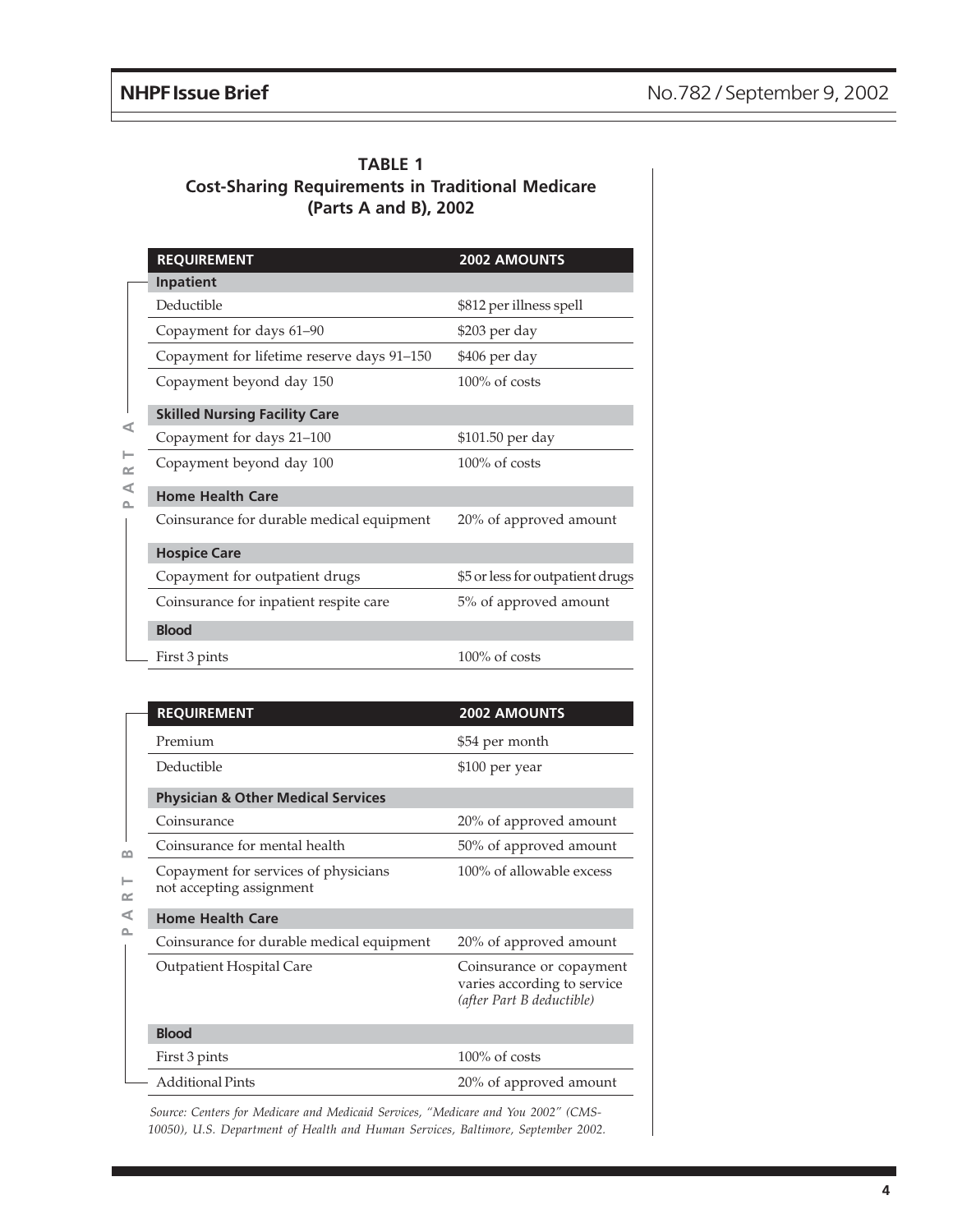coverage. While supplemental coverage has existed virtually since the creation of Medicare in 1965, sources and types of coverage have changed over time. The majority of beneficiaries obtain additional health coverage from four sources: employer-sponsored retiree health insurance, Medicare+Choice, Medicaid, and Medigap (see Figure 1).

### **Retiree Health Insurance**

Employer-sponsored retiree health insurance is the largest source of supplemental coverage for Medicare beneficiaries, with about 33 percent of all beneficiaries obtaining coverage from their or their spouse's former or current employer.<sup>9</sup> This coverage tends to be the most comprehensive and least expensive to beneficiaries. According to a survey conducted in 2001 by the Henry J. Kaiser Foundation, the Hospital Research and Educational Trust (HRET), and the Commonwealth Fund, nearly all (99 percent) Medicare-age retirees (65 and older) with employer-sponsored health benefits had prescription drug coverage in the firm's largest retiree health plan.10 Retirees in employer-sponsored plans typically receive more in drug benefits and pay less in out-of-pocket expenses than beneficiaries in other supplemental plans. However, beneficiaries with employer-sponsored retiree health insurance typically still pay some portion of Medicare deductibles and face greater point-of-service cost sharing than those with individually purchased Medigap policies. $11$ Medicare-age retirees contribute \$50 per month on average for single coverage.

Large firms are substantially more likely than small firms to offer retiree health benefits. Nearly twothirds (64 percent) of firms with 5,000 or more workers offered retiree health benefits in 2001, while only 3 percent of firms with 3 to 199 workers did.12 Benefits are more likely to be available to retirees in some employment sectors, such as finance and manufacturing, than in others, such as service industries.

The prevalence of employer-sponsored health coverage for Medicare-eligible retirees has declined in recent years, with some employers dropping coverage and few newer employers adding retiree health coverage. Since 1997, the percentage of all firms offering health benefits to Medicare-age retirees has declined, from 31 percent of all firms with 200 or

### **TABLE 2 Products and Services Not Covered by Traditional Medicare, 2002**

**Outpatient prescription drugs** *(with limited exceptions)*

**Routine or annual physical exams**

**Hearing exams and hearing aids**

**Routine eye care and most eyeglasses**

**Dental care and dentures** *(in most cases)*

#### **Screening tests**

*(except for those specifically identified by Medicare)*

**Routine foot care** *(with limited exceptions)*

**Orthopedic shoes**

**Vaccinations**

*(except for those specifically identified by Medicare)*

**Long-term custodial care at home or in a nursing home** *(help with bathing, dressing, using the bathroom, and eating)*

#### **Acupuncture**

#### **Cosmetic surgery**

**Health care received while traveling outside of the United States** *(except in limited cases)*

#### **Private-duty nursing**

*Note: Medicare covers drugs not usually self-administered, oral anticancer drugs, drugs used following an organ transplant, erythropoietin for beneficiaries on dialysis, and injectable drugs used for treatment of postmenopausal osteoporosis. Screening tests covered by Medicare include bone mass measurement for some at-risk beneficiaries; colorectal cancer screening; glucose monitors, test strips, and lancets for all diabetics; diabetes selfmanagement training for at-risk diabetics; glaucoma screening for at-risk enrollees; mammograms; pap tests and pelvic exams (including clinical breast exams) for all women; and prostate cancer screening for all men age 50 and over. Vaccinations covered by Medicare include those for flu, pneumococcal pneumonia, and hepatitis B (for those at medium to high risk).*

*Source: Centers for Medicare and Medicaid Services, 2002.*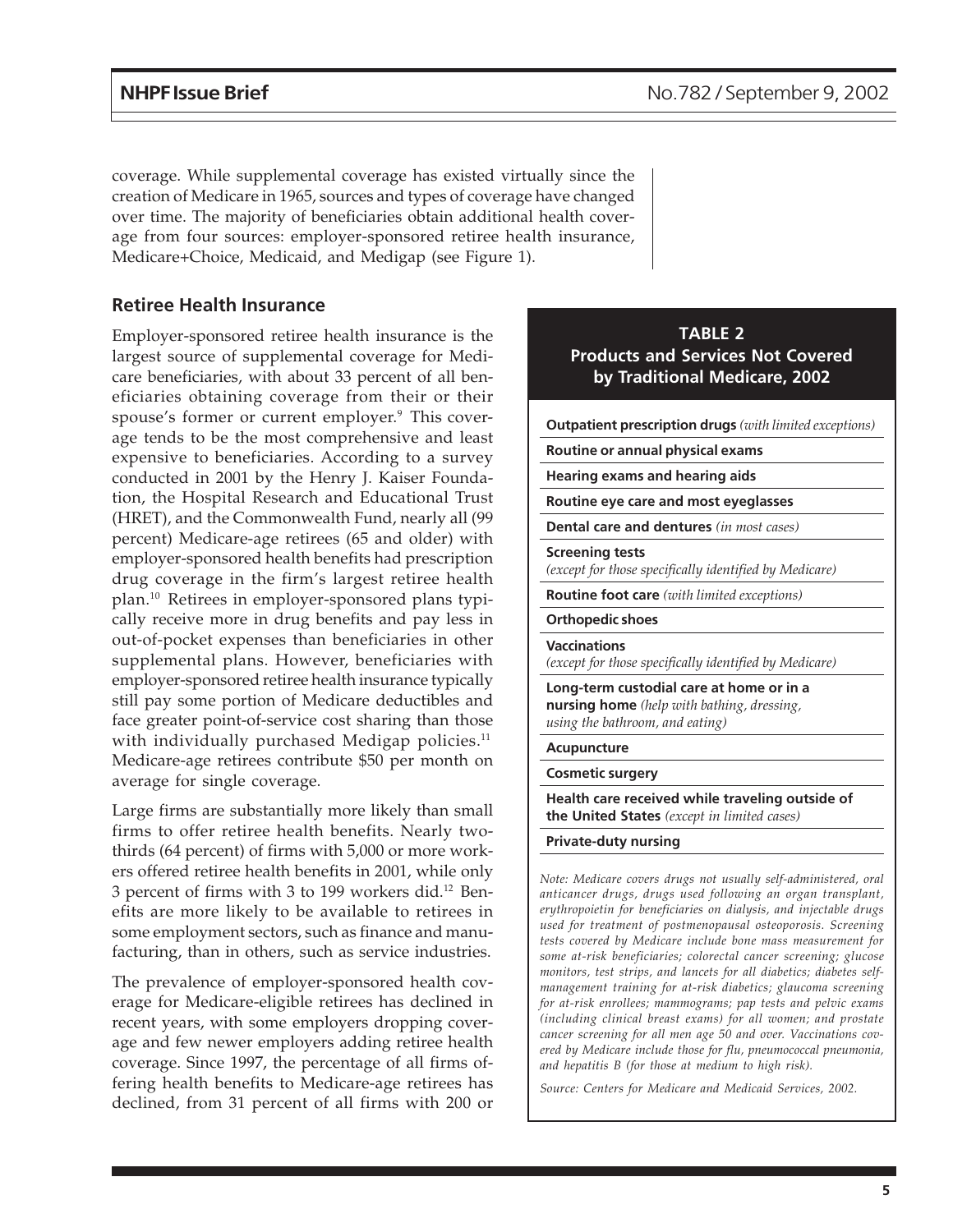more workers to 23 percent in 2001. However, in the vast majority of cases where large employers have terminated retiree health coverage, the change was made on a prospective basis, for future retirees only.<sup>13</sup> And, while fewer employers sponsor retiree health benefits today, the percentage of retirees obtaining health benefits through an employer remained relatively stable between 1994 and 1999, covering about 57 percent of retirees aged 55 to 64 and providing Medicare supplemental coverage to about 32 percent of retirees 65 or older.14

Nonetheless, firms offering retiree health benefits have reported that they have made substantial changes in their benefit



*Note: Sample of 11,859 consists of community-dwelling Medicare beneficiaries in 1999. Medigap also includes those with both Medigap and employer-sponsored coverage, as well as those with only Medigap coverage.*

*Source: Medicare Current Beneficiary Survey, Cost and Use file, 1999. Medicare Payment Advisory Commission,* Report to the Congress: Assessing Medicare Benefits*, June 2002, 17.*

design and/or cost-sharing requirements since 1999. According to the Kaiser/HRET/Commonwealth survey, more than half (53 percent) of employers offering retiree health benefits reported increasing the retirees' share of premiums in the past two years.15 One of every three firms (32 percent) increased cost-sharing for prescription drug coverage in the past two years. Many firms predict that they will increase retiree cost-sharing over the next two years. In testimony before Congress, William J. Scanlon, director of health care issues for the GAO, stated that "increasing cost pressures on employers, such as rising premiums and a weakening economy, suggest that erosion in retiree health benefits may continue."16

#### **Medicare+Choice**

Nationally, about 15 percent of older and disabled Americans get their Medicare-covered services through private M+C plans. This figure has declined from about 18 percent in 1999.<sup>17</sup> While they place some restrictions on choice of doctors and hospitals, M+C plans have attracted beneficiaries generally because they offer additional benefits to Medicare, such as prescription drugs and vision care, at low premiums. While M+C is not synonymous with supplemental insurance, its enrollees typically have benefits beyond the traditional Medicare package. Since the early 1990s, many beneficiaries turned to M+C plans to obtain the sort of benefits available in costly Medigap policies at lower or no costs, particularly prescription drug benefits.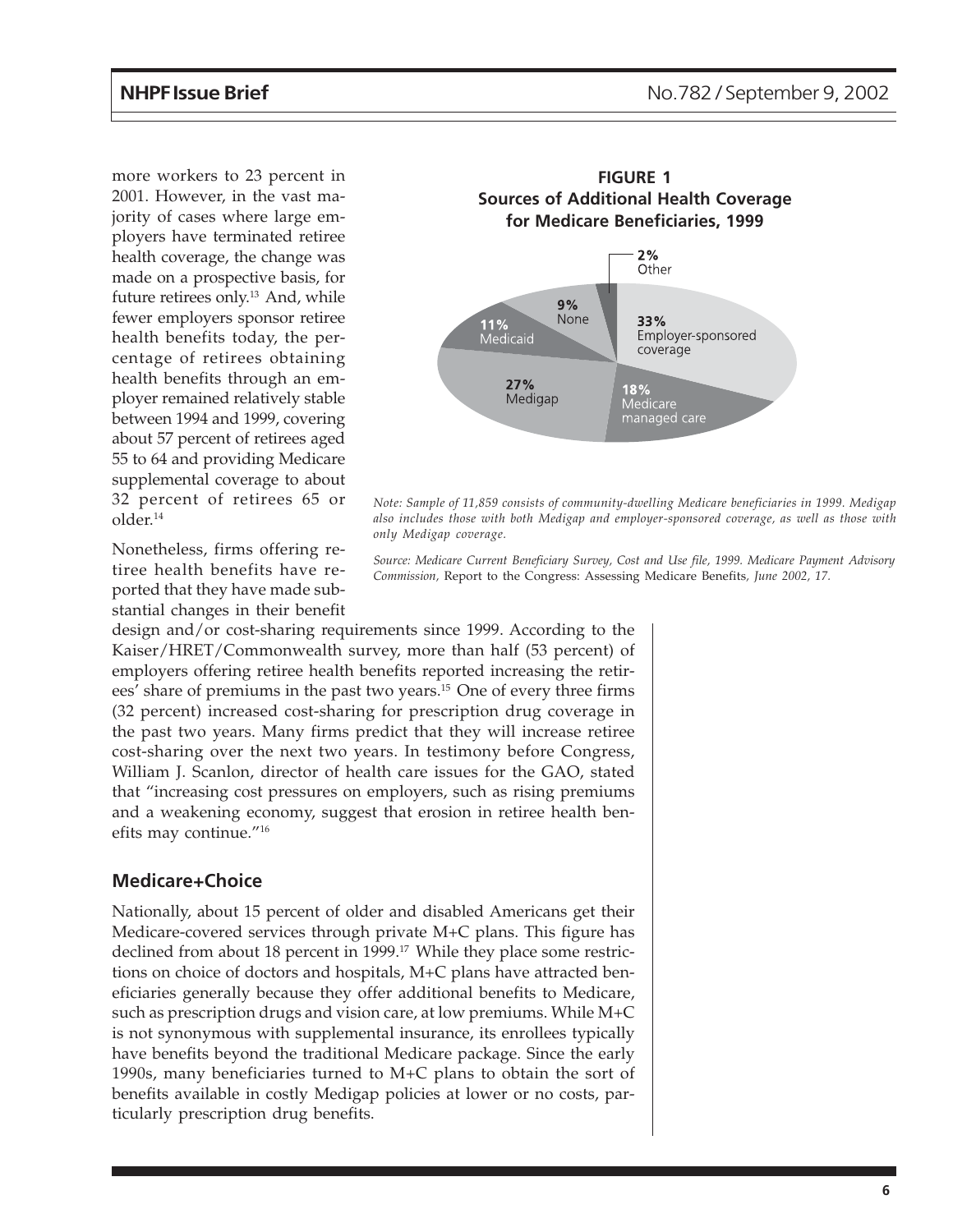Access to M+C coverage is hardly universal among Medicare beneficiaries. In 2002, only 61 percent of beneficiaries had access to at least one M+C plan in their county, down from 72 percent in 1999.<sup>18</sup> Differences in access between urban and rural beneficiaries are striking. According to an analysis by Mathematica Policy Research, 95 percent of Medicare beneficiaries in central urban areas had access to at least one M+C plan in 2002, while only 19 percent of those who resided in a "rural-urban fringe" area did and only 5 percent of those in other rural locales did.

Considerable variation exists in the design and expansiveness of M+C benefits, as well as in the structure of the copayments for hospitalization and physician visits. Widespread withdrawals by health plans from the M+C marketplace since 1999 have resulted in fewer M+C plans available to beneficiaries and in higher premiums and less generous benefit packages for those who do participate.19 According to the Mathematica analysis, for those who had to pay a premium, the average monthly cost has risen from \$32.11 in 1999 to \$54.05 in 2002.<sup>20</sup> Prescription drug coverage has declined from 84 percent in 1999 to 72 percent in 2002. Generic-only drug coverage has increased from 12 percent in 2001 to 40 percent in 2002. Annual prescription drug limits of \$500 or less have also become more common. Eighty percent of M+C enrollees have inpatient hospital cost sharing in 2002, and more enrollees have been required to pay increased copayments for outpatient services.

Advocates and counselors have expressed concern that M+C plans have become more like traditional Medicare in terms of the cost-sharing burden on vulnerable beneficiaries, such as the low-income and chronically ill. Yet those beneficiaries who still have an M+C option usually take it because it still provides comparatively good coverage for the price.<sup>21</sup>

## **Medicaid**

State Medicaid programs provide help with some or all of the health care costs that Medicare does not cover for certain low-income, sick, and disabled Medicare beneficiaries. About 11 percent of communitydwelling beneficiaries received supplemental coverage through Medicaid in 1999.<sup>22</sup>

By federal law, state Medicaid programs must pay Part B premiums and Medicare cost-sharing expenses for low-income Medicare beneficiaries who qualify for Supplemental Security Income, or who are deemed to be medically needy.<sup>23</sup> These beneficiaries are also eligible for all benefits provided by their state Medicaid program, such as coverage for preventive services, prescription drugs, and long-term nursing home care.

Other low-income beneficiaries who do not qualify for full Medicaid benefits may be eligible for additional programs that help pay for Medicare premiums and/or cost sharing, such as the Qualified Medicare Beneficiary and the Specified Low-Income Medicare Beneficiary programs.<sup>24</sup>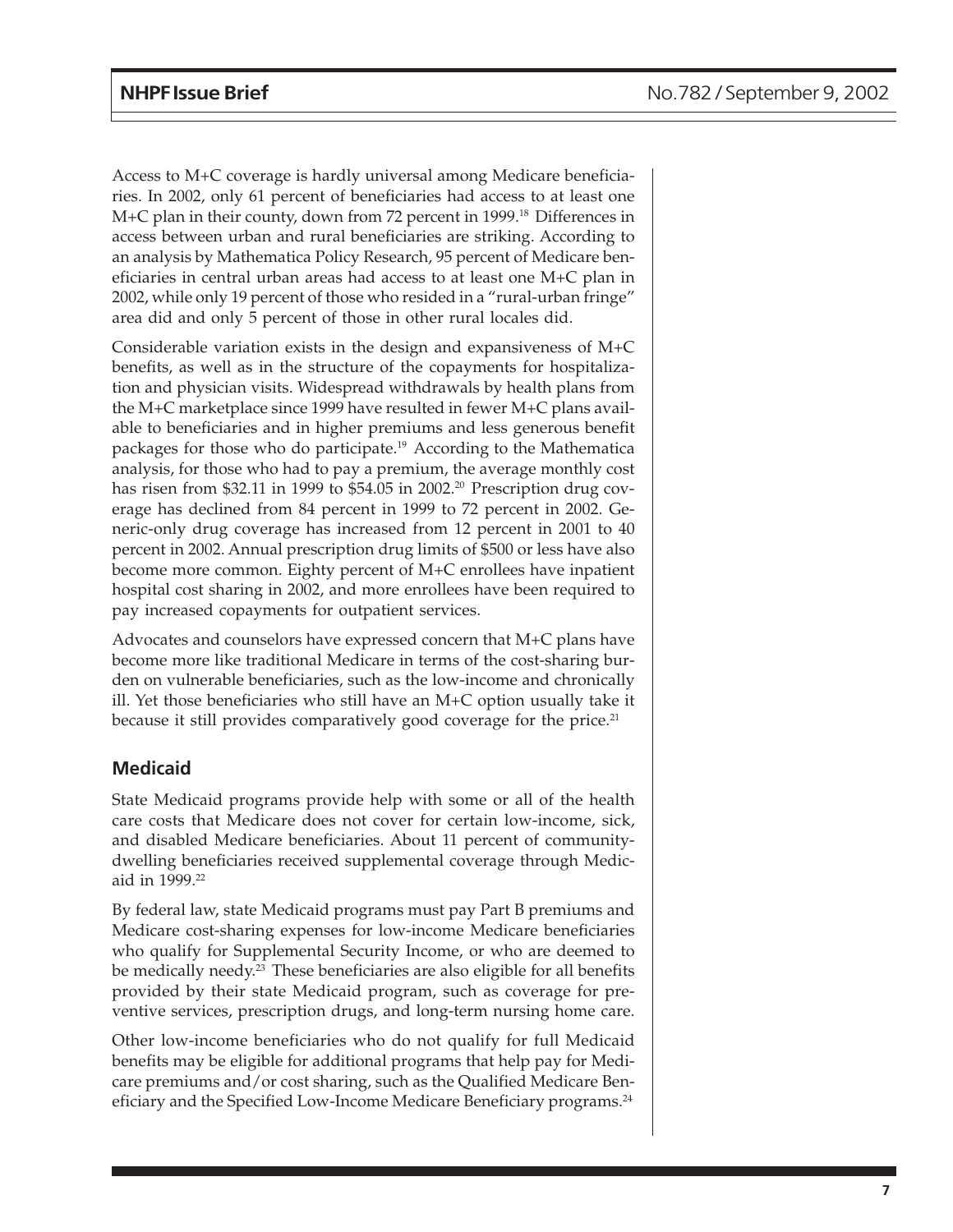Because Medicaid eligibility is dependent on income, Medicare beneficiaries may go on and off Medicaid as a result of income fluctuations, making it a somewhat unstable means of supplementing Medicare coverage. More commonly, at least among elderly beneficiaries, studies have shown that fewer than half of those eligible for Medicaid assistance actually enroll. Analysts have attributed this low participation rate to lack of awareness of the program, the stigma associated with Medicaid, and barriers to enrollment (for example, complex enrollment processes).25

## **Medigap**

Since many employers do not offer retiree health insurance, M+C plans are not available in many parts of the country, and Medicaid eligibility is dependent on income, private Medigap insurance is the only supplemental insurance option widely available to seniors. According to one estimate, 24.3 percent of Medicare beneficiaries had Medigap policies in fall 1999 (see Table 3).<sup>26</sup>

A review of studies on supplemental coverage, conducted by the Medicare Payment Advisory Commission (MedPAC), found those beneficiaries who were most likely to purchase individual Medigap policies tended to be "older, female, white, more educated, and wealthier than beneficiaries who did not purchase Medigap policies."27 Rural beneficiaries were much more likely to have a Medigap policy than beneficiaries in urban areas, who often had more options.

Because of the complexities of the private supplemental insurance market and the relative inattention to it in policy circles of late, the remainder of this paper focuses on the Medigap market and how it relates to current options for reform.

# **MEDIGAP STANDARDIZATION**

The individual Medigap market has been subject to a number of problems, which has resulted in a great deal of federal regulation since the 1980s. Congress enacted the "Baucus amendments" of 1980 (P.L. 96-265) in response to marketing abuses, duplication of coverage, and consumer confusion within the Medigap market. This legislation established criteria for a voluntary certification program of qualified Medigap plans that was widely implemented by most states. Under the Baucus amendment criteria, Medigap policies had to meet minimum benefit package standards and minimum loss ratios $28$  and comply with various disclosure requirements to prospective policyholders.

The Baucus amendments reduced marketing abuses and ensured that policies provided minimum coverage, yet consumers still faced hundreds of different configurations of benefits available.<sup>29</sup> Many were subject to abusive sales practices and purchased multiple policies, which often duplicated existing coverage. To address these problems, Congress enacted

**Rural beneficiaries were much more likely to have a Medigap policy than beneficiaries in urban areas, who often had more options.**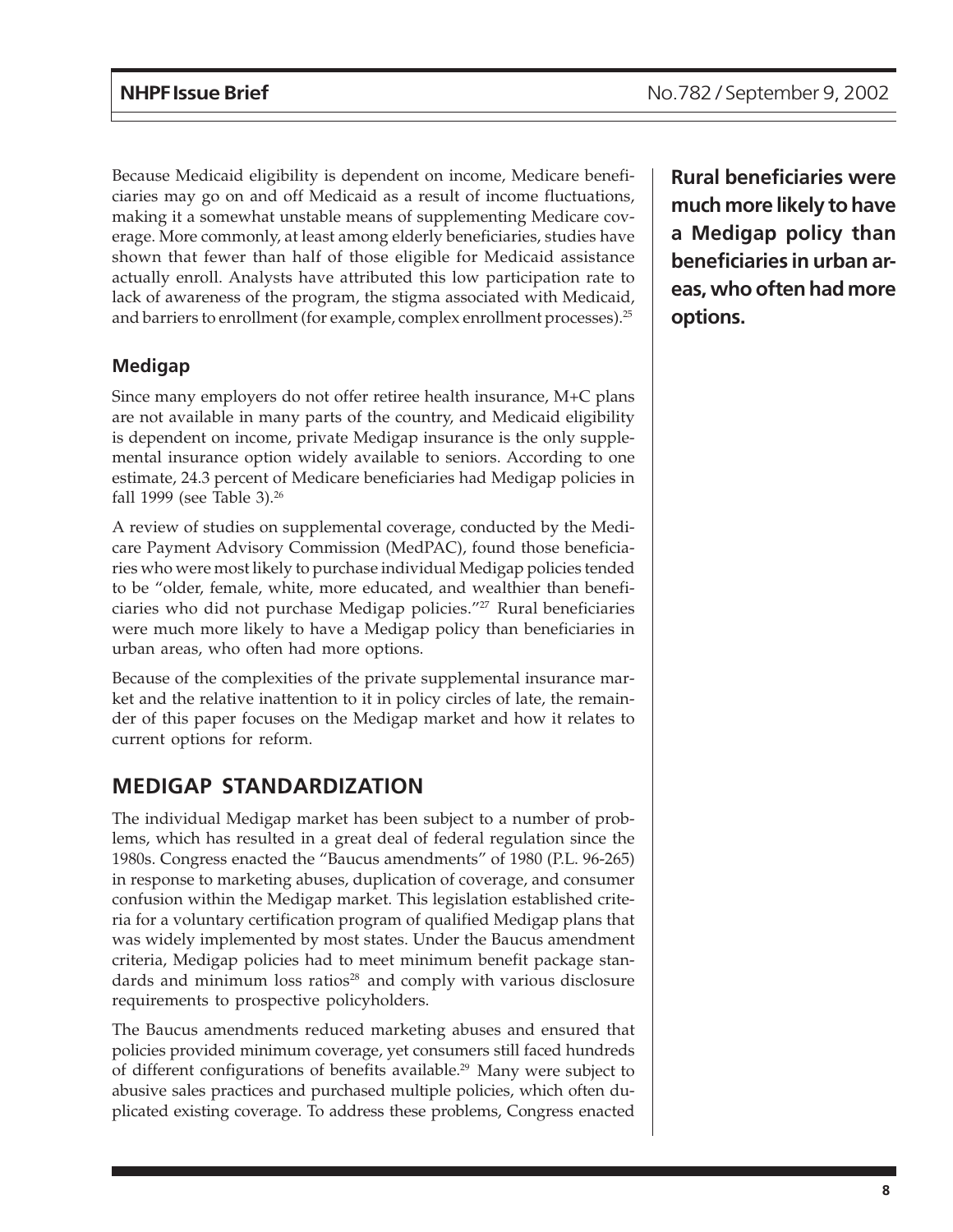|                                    | <b>Medicare</b><br><b>Beneficiaries</b> | <b>Medicaid</b> | <b>Medicare</b><br><b>HMO</b> | Employer-<br>Sponsored | <b>Medigap</b> | Other<br><b>Public</b> | <b>FFS Medicare</b><br>Only |
|------------------------------------|-----------------------------------------|-----------------|-------------------------------|------------------------|----------------|------------------------|-----------------------------|
| <b>All Beneficiaries</b>           |                                         |                 |                               |                        |                |                        |                             |
| By percent                         | 100.0%                                  | 10.9%           | 17.3%                         | 33.1%                  | 24.3%          | 1.9%                   | 12.5%                       |
| By number (millions)               | 34.6                                    | 3.8             | 6.0                           | 11.5                   | 8.4            | 0.7                    | 4.3                         |
|                                    |                                         |                 |                               |                        |                |                        |                             |
| Age<br>Under 65                    | 4.4%                                    | 32.5%           | 8.5%                          | 21.3%                  | 6.0%           | 3.7%                   | 28.0%                       |
| $65 - 74$                          | 15.7                                    | 7.3             | 19.9                          | 36.1                   | 23.6           | 1.9                    | 11.3                        |
|                                    |                                         |                 |                               |                        |                |                        |                             |
| $75 - 84$                          | 11.4                                    | 7.3             | 17.8                          | 34.8                   | 30.3           | 1.1                    | 8.8                         |
| 85 and older                       | 3.2                                     | $11.7\,$        | 15.3                          | 28.7                   | 32.0           | 2.2                    | 10.3                        |
| <b>Metro Status</b>                |                                         |                 |                               |                        |                |                        |                             |
| Rural                              | 8.3                                     | 12.1            | 3.2                           | 30.4                   | 35.4           | 2.3                    | 16.6                        |
| Urban                              | 26.3                                    | 10.5            | 21.8                          | 34.0                   | 20.8           | 1.8                    | 11.2                        |
| Gender                             |                                         |                 |                               |                        |                |                        |                             |
| Male                               | 15.3                                    | 8.9             | 17.3                          | 33.7                   | 22.4           | 2.0                    | 15.7                        |
| Female                             | 19.3                                    | 12.5            | 17.4                          | 32.5                   | 25.8           | 1.8                    | 9.9                         |
| <b>Race / Ethnicity</b>            |                                         |                 |                               |                        |                |                        |                             |
| White (non-Hispanic)               | 27.7                                    | 6.6             | 17.1                          | 36.5                   | 27.8           | 1.5                    | 10.6                        |
| Black (non-Hispanic)               | 3.1                                     | 27.3            | 17.2                          | 20.6                   | 7.4            | 2.4                    | 25.2                        |
| Hispanic (any race)                | 2.5                                     | 30.7            | 20.8                          | 17.1                   | $11.3\,$       | 5.1                    | 15.1                        |
| Other race/ethnicity               | 0.9                                     | 31.7            | 21.3                          | 15.4                   | 13.5           | 3.1                    | 15.1                        |
| Income                             |                                         |                 |                               |                        |                |                        |                             |
| \$10,000 or less                   | 7.9                                     | 37.4            | 12.8                          | 10.9                   | 17.2           | 3.6                    | 18.1                        |
| $$10,001 - $20,000$                | 9.2                                     | 6.3             | 20.8                          | 28.3                   | 26.4           | 2.2                    | 16.0                        |
| $$20,001 - $30,000$                | 5.7                                     | 1.1             | 19.7                          | 43.2                   | 27.2           | 1.0                    | 7.9                         |
| More than \$30,000                 | 9.2                                     | 0.4             | 15.4                          | 50.7                   | 25.9           | 0.8                    | 6.9                         |
| <b>Self-Reported Health Status</b> |                                         |                 |                               |                        |                |                        |                             |
| Excellent/Very Good                | 14.2                                    | 5.2             | 20.3                          | 36.9                   | 26.0           | 1.3                    | 10.4                        |
| Good                               | 10.9                                    | $10.1\,$        | $17.0\,$                      | 33.8                   | 26.0           | $1.8\,$                | $11.4\,$                    |
| Fair/Poor                          | 9.5                                     | 20.4            | 13.4                          | 26.5                   | 19.9           | 2.9                    | 16.9                        |
| <b>Chronic Conditions</b>          |                                         |                 |                               |                        |                |                        |                             |
| None                               | 4.3                                     | 9.9             | 18.9                          | 30.5                   | 21.2           | 1.4                    | 18.2                        |
| $1 - 2$                            | 16.3                                    | 8.8             | 18.2                          | 33.8                   | 24.8           | 2.0                    | 12.4                        |
| $3 - 4$                            | 11.3                                    | 12.1            | 16.5                          | 33.3                   | 25.3           | 1.8                    | 11.0                        |
| 5 or more                          | $2.6\,$                                 | 20.5            | 13.1                          | 31.7                   | 22.1           | 2.8                    | 9.8                         |

#### **TABLE 3 Percentage of Medicare Beneficiaries with Various Types of Supplemental Insurance Coverage, by Selected Beneficiary Characteristics, Fall 1999**

*Estimates are based on beneficiaries' insurance coverage status in the fall of 1999 and apply to noninstitutionalized beneficiaries enrolled in Medicare for the entire year. Chi-square tests of independence between each beneficiary characteristic and sources of supplemental insurance coverage were statistically significant at the 99 percent confidence level. Chronic conditions include heart disease, hypertension, diabetes, arthritis, osteoporosis, broken hip, pulmonary disease, stroke, Parkinson's disease, and urinary incontinence that occurs at least once a week. Employer-sponsored current and employer-sponsored retiree coverage are combined under "employer-sponsored." FFS is fee-for-service.*

*Source: Medicare Current Beneficiary Survey Access to Care data,* Health Affairs, *Web Exclusive, February 27, 2002, W133.*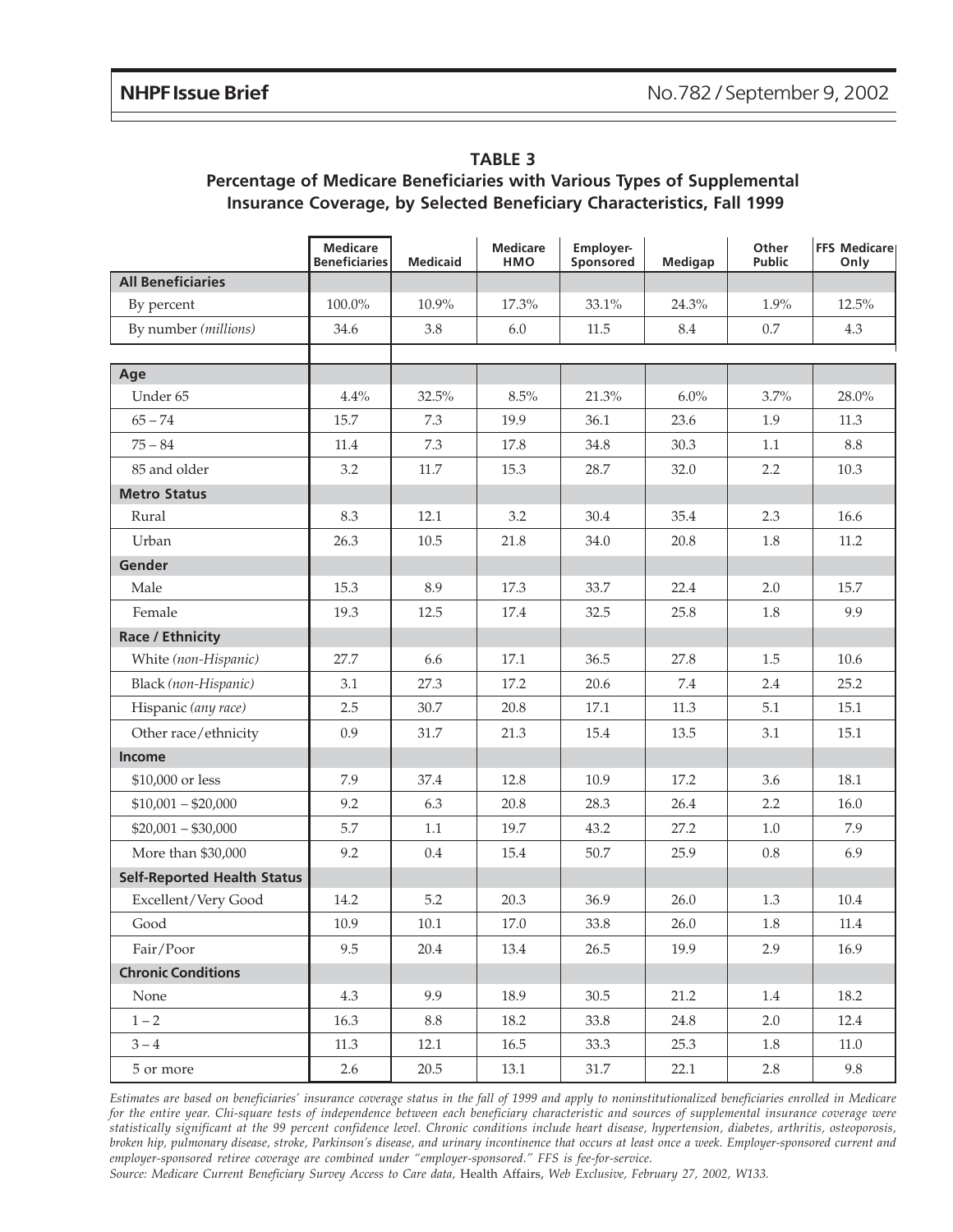significant reforms in the Medigap market as part of the Omnibus Budget Reconciliation Act of 1990 (OBRA 1990).

OBRA 1990 replaced voluntary state certification with national requirements that all Medigap policies sold after July 1992 conform to one of 10 uniform benefit packages (except in three exempted states).<sup>30</sup>The process undertaken to establish the benefit packages was unique in that Congress gave a private entity, the National Association of Insurance Commissioners (NAIC), the authority to formulate the specifications. The ten benefit packages were developed by a working group, composed of both insurers and consumers, under the auspices of NAIC.<sup>31</sup>

The ten standardized Medigap options (labeled A, B, C,  $\dots$  J) are shown in Table 4. All plans cover a core set of services, and the benefits generally increase in comprehensiveness from A through J. Standardization was designed to facilitate comparison shopping for consumers. In addition, standardization eliminated some benefits (such as private-duty nursing) that, while purchased by some consumers, may not have provided much value in relation to their costs.<sup>32</sup>

OBRA 1990 also contained several other provisions related to Medigap, including the following:<sup>33</sup>

| <b>Covered Benefits</b>  | $\mathbf{A}$ | B | C            | D            | Е            | F* | G            | н |              | J* |
|--------------------------|--------------|---|--------------|--------------|--------------|----|--------------|---|--------------|----|
| Core Benefits            | ✓            | ✓ | ✓            | ✓            | ✓            | ✓  | ✓            | ✓ | ✓            |    |
| Part A Deductible        |              | ✓ | $\checkmark$ | ✓            | $\checkmark$ | ✓  | $\checkmark$ | √ | $\checkmark$ |    |
| <b>SNF Coinsurance</b>   |              |   | ✓            | ✓            | $\checkmark$ | ✓  | $\checkmark$ | ✓ | $\checkmark$ |    |
| Foreign Travel Emergency |              |   | ✓            | $\checkmark$ | $\checkmark$ | √  | ✓            | √ | ✓            |    |
| At-Home Recovery         |              |   |              |              |              |    |              |   | ✓            |    |
| Part B Deductible        |              |   | ✓            |              |              |    |              |   |              |    |
| Part B Excess Charges    |              |   |              |              |              |    | a            |   | $\checkmark$ |    |
| Prescription Drugs       |              |   |              |              |              |    |              | b | $\mathbf b$  |    |
| Preventive Medical Care  |              |   |              |              | ✓            |    |              |   |              |    |
|                          |              |   |              |              |              |    |              |   |              |    |

**TABLE 4 Medigap Plans A through J**

**\*** *Plans F and J also have a high-deductible option under which covered individuals must pay a deductible (\$1,620 in 2002) before the plan pays anything.*

- **b** *After \$250 deductible, the policy covers 50 percent of prescription drug costs to a maximum of \$1,250.*
- **c** *After \$250 deductible, the policy covers 50 percent of prescription drug costs to a maximum of \$3,000.*

*Source: Centers for Medicare and Medicaid Services.*

*Notes: SNF = Skilled Nursing Facility Plan types A–J represent the 10 uniform benefit packages mandated by OBRA 1990.*

*Plan A represents the least comprehensive package.*

*Plan J represents the most comprehensive.*

*This chart does not apply for individuals living in Massachusetts, Minnesota, or Wisconsin.*

**a** *Plan G pays 80 percent of the difference between the physician's charge and the Medicare allowable rate; Plans F, I, and J pay 100 percent.*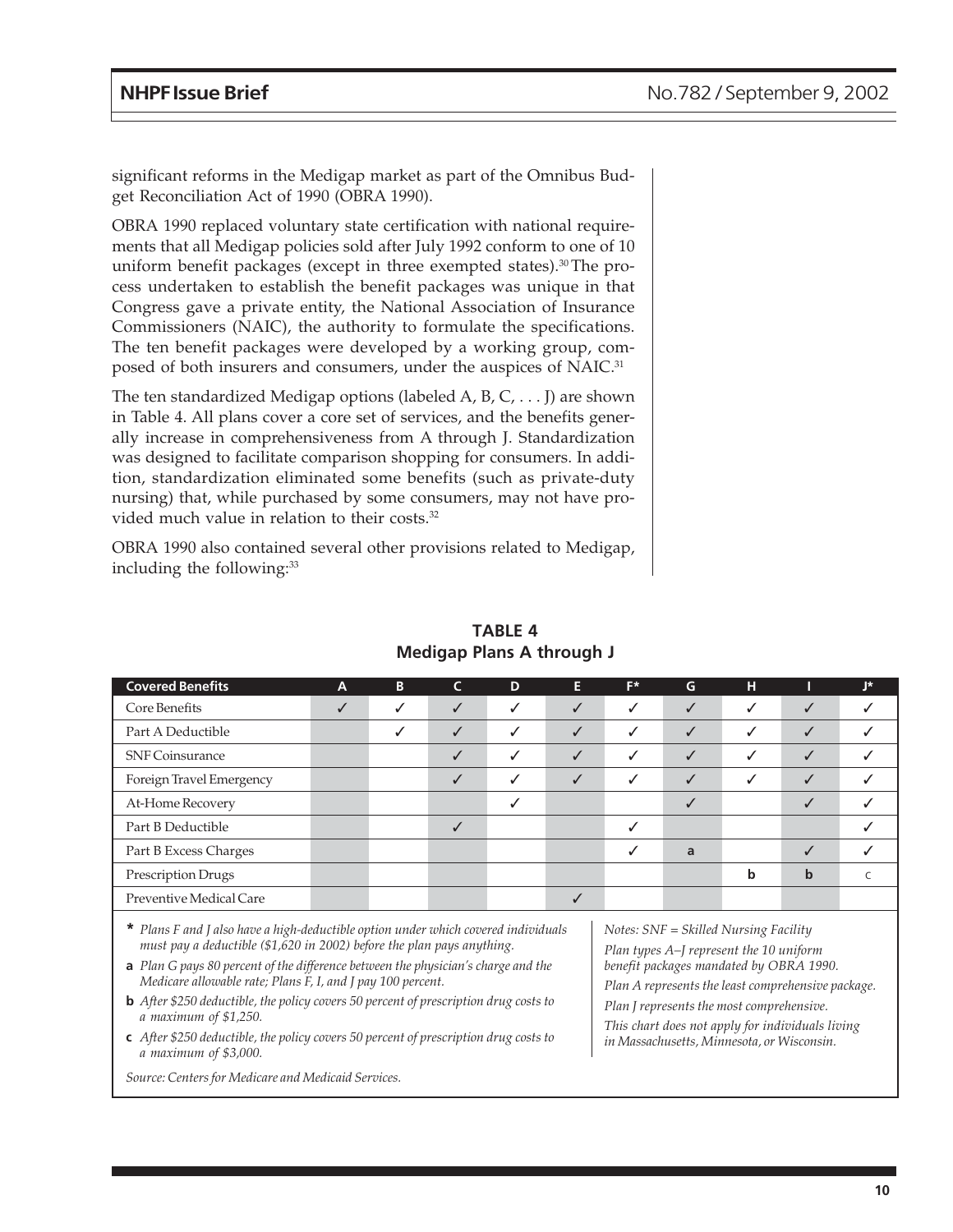■ Requiring insurers to hold a six-month open-enrollment period when beneficiaries 65 years or older first enroll in Part B. During this six-month window, beneficiaries cannot be denied coverage or be charged more based on their health status.

■ Increasing the minimum loss ratio requirements for individual policies.

■ Instituting severe penalties for agents and insurers who knowingly sell duplicate coverage.

■ Limiting agents' commissions during the initial year of coverage under a new policy to reduce the incentive to "churn" or switch coverage to earn additional commissions.

■ Requiring that pre-existing condition exclusions not exceed six months in duration.

Policy standardization appears to have had a major impact on the Medigap market. The range of premiums narrowed significantly between 1991 and 1994, indicating that premiums had become more competitive and consumers were better able to assess policy value.<sup>34</sup> Yet concerns remained about the adequacy and desirability of the benefits available and the risk for adverse selection.

## **MEDIGAP PLAN DISTRIBUTION AND PREMIUM TRENDS**

Since the creation of the 10 standardized plans, most Medigap plan enrollment has been concentrated in two plans: F and C. MedPAC analysis of 2000 NAIC data found that 35 percent of Medigap policyholders enrolled in standardized plans were in Plan F, and 26 percent were in Plan C.35 These plans offer identical benefits, with the exception that Plan F also provides full coverage for Part B charges in excess of the amount Medicare will allow.<sup>36</sup> Plans A and B each comprise 10 percent of policyholders in standardized plans. Altogether, the three plans with standardized prescription drug coverage (H, I, and J) comprised about 9 percent of the market in 2000.

Nationally, a few insurers dominate the Medigap market. In 1999, 64 percent of Medigap policies were sold by either United HealthCare or a Blue Cross/Blue Shield Plan.<sup>37</sup> United HealthCare offers all ten standardized plans to AARP members during the initial open enrollment period in nearly all states. All insurers marketing Medigap policies must offer Plan A. Many offer Plans B, C, and F, but few offer the other six plans, especially those that cover prescription drugs.

Medigap plans are guaranteed renewable. Therefore, once an individual purchases a policy, it cannot be cancelled (except for failure to pay the premiums). However, insurers are not prevented from increasing premiums over time. Furthermore, if someone decides to change policies, he or she could be subject to underwriting practices.

#### **What All Medigap Plans [A-J] Must Cover** *(Core Benefits)*

The Medicare Part A coinsurance amount for days 61–90 (\$203 per day in 2002), and days 91–150 (\$406 per day in 2002) of a hospital stay.

The cost of 365 extra days of hospital care during the insured's lifetime after Medicare coverage ends.

The Medicare Part B coinsurance or copayment amount.

The first three pints of blood each year.

#### **What Medigap Policies Do Not Cover**

Long-term care

Vision or dental care

Hearing aids

Private-duty nursing

Unlimited prescription drugs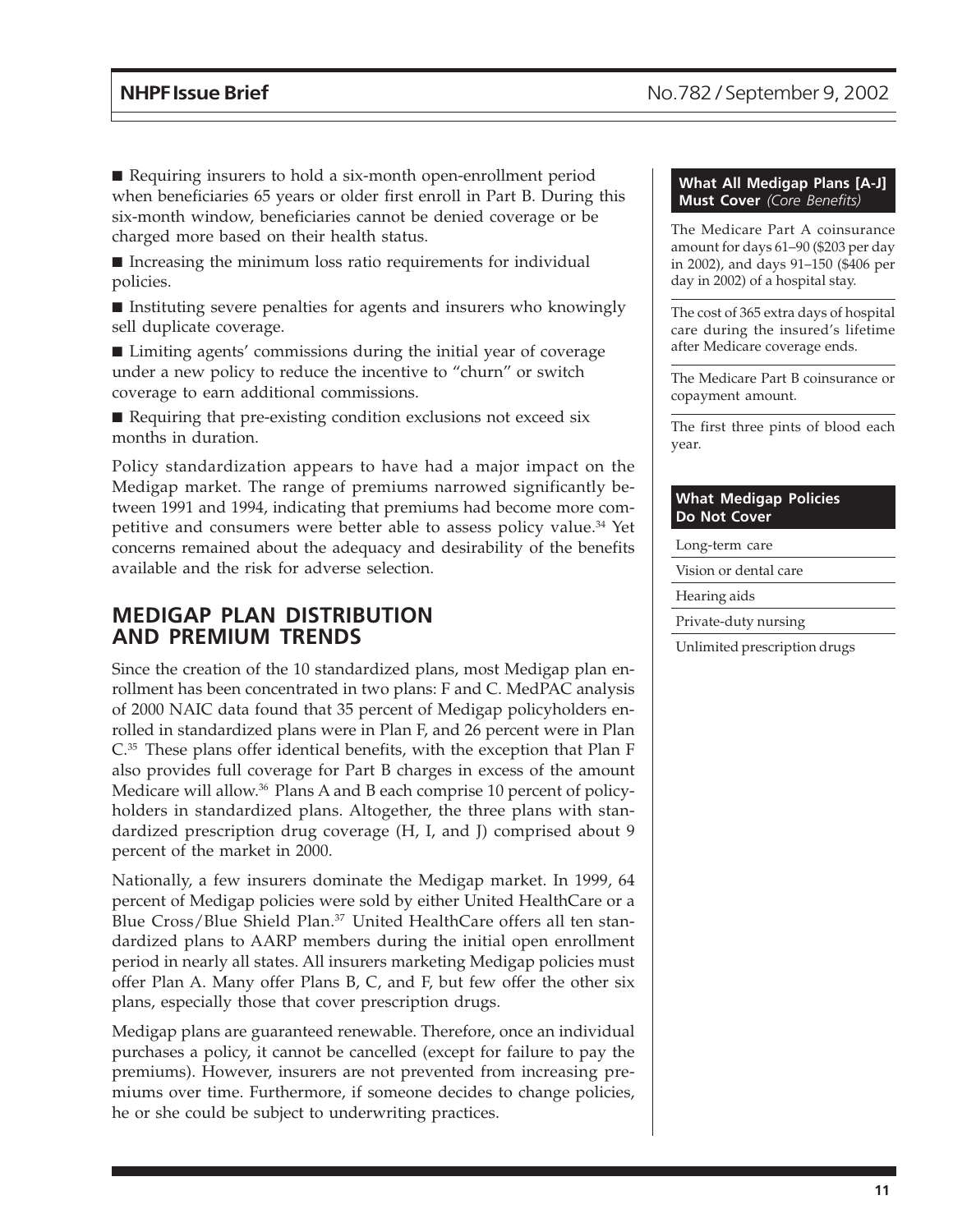OBRA 1990 permitted policies issued before July 1992 (OBRA 1990's effective date) to stay in place. In 2000, about 31 percent of individual Medigap policies in force were these so-called prestandard policies. The number of individuals enrolled in these plans continues to decline each year as enrollees age and die.

Medigap policies can be expensive, particularly for seniors on fixed incomes. The average annual Medigap premium was more than \$1,300 in 1999 (see Figure 2). In addition to the variations in cost based on level of coverage, premiums vary widely from state to state, city to city, and insurer to insurer. Consumers buying Medigap in California, Indiana, and Florida, for example, can be charged as much as four times more than consumers in New Hampshire, Pennsylvania, Utah, and Montana.<sup>38</sup>

### **FIGURE 2 Percentage of Covered Lives in Various Medigap Plans and Average Annual Plan Premiums per Covered Life, 1999**



*\* Massachusetts, Minnesota, and Wisconsin have alternative plans in effect and waivers that exempt them from selling the national standard Medigap plans.*

*senting less than 8 percent of Medigap policy covered lives, with an average paid premium of \$1,275. These plans are not included in the table.*

Notes: *Data reported by insurers to the National Association of Insurance Commissioners (NAIC) do not include plan type for policies repre-*

*Percentages do not add to 100 due to rounding.*

*Source: U.S. General Accounting Office (GAO-02-533T).*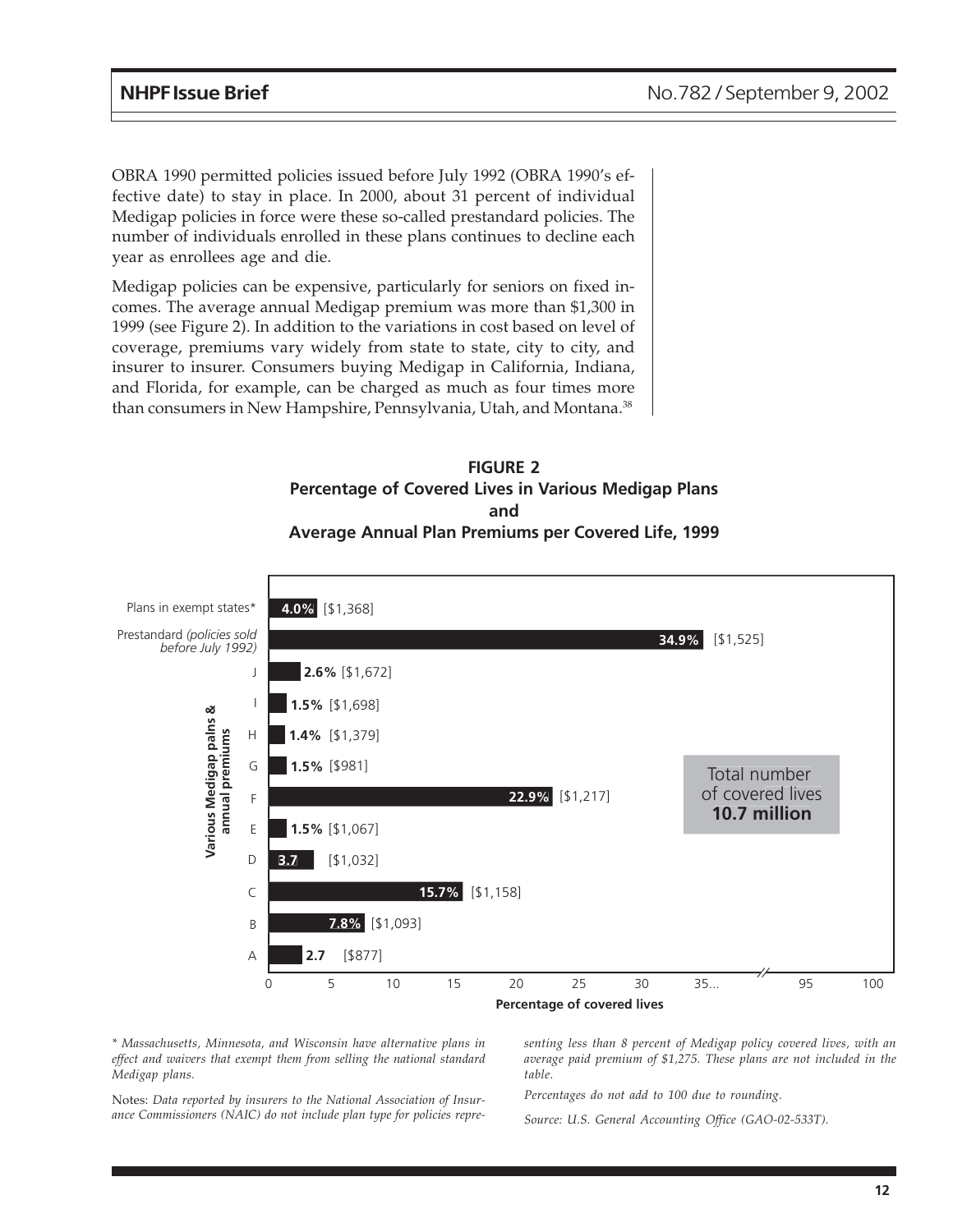Annual tracking of premium quotes by Weiss Ratings Inc., an independent firm that collects premium data on behalf of the Centers for Medicare and Medicaid Services, has found that premium quotes can vary widely for the same plan type offered by different insurers for the same individual, even in the same location.<sup>39</sup> For example, in 2002 in Texas, the rate quoted for Plan F varies from a low of \$887 to a high of \$2,487 for a 65-year-old woman. In Arkansas, prices quoted for Plan J ranged from \$2,878 to \$9,376.

Medigap policyholders have also faced a pattern of erratic and often unpredictable increases in premiums. Averaged across all states, the growth in average premiums across all plan types from 1997 to 1999 was modest, ranging from less than 1 percent to about 3 percent. However, from state to state, premium changes were dramatic. According to Deborah Chollet and Adele Kirk, "median premium changes ranged from less than 1 percent (in policy form J, where enrollment typically is very low) to more than 23 percent in policy form B. The median increase in average prestandard premiums was nearly 16 percent."40

# **RATING PRACTICES**

Insurers' rating practices play an important role in determining the Medigap premium. While federal and some state laws provide some protections for consumers, Medigap insurers are still permitted to screen for health conditions when issuing policies beyond the initial open enrollment period.

OBRA 1990 requires an open enrollment period when an individual is age 65 or older and first enrolled in Medicare Part B. During this enrollment period, Medigap insurers are not permitted to deny coverage or discriminate in setting premiums on the basis of an applicant's health (that is, to underwrite). Beyond these provisions, OBRA 1990 did not address underwriting or rating practices. The Balanced Budget Act of 1997 (BBA) prohibited underwriting during specific additional times, such as when a beneficiary loses M+C coverage due to plan termination, or when a Medicare beneficiary loses employer-sponsored health benefits. These additional guaranteed issue rights are only extended to plan types A, B, C, or F, and do not extend to plans that include prescription drug coverage. Outside of these federal protections and some limited state restrictions, Medigap insurers are still permitted to underwrite.

The underwriting practices that prevail outside of this narrow open enrollment period has significantly limited the ability of consumers to switch policies or carriers when they wish. According to Chollet and Kirk," most Medicare beneficiaries may have no real option ever to change their insurer or particular Medigap policy for the rest of their lives."<sup>41</sup>

The standardization of Medigap plans in 1992 encouraged market competition around price rather than product differentiation. This shift has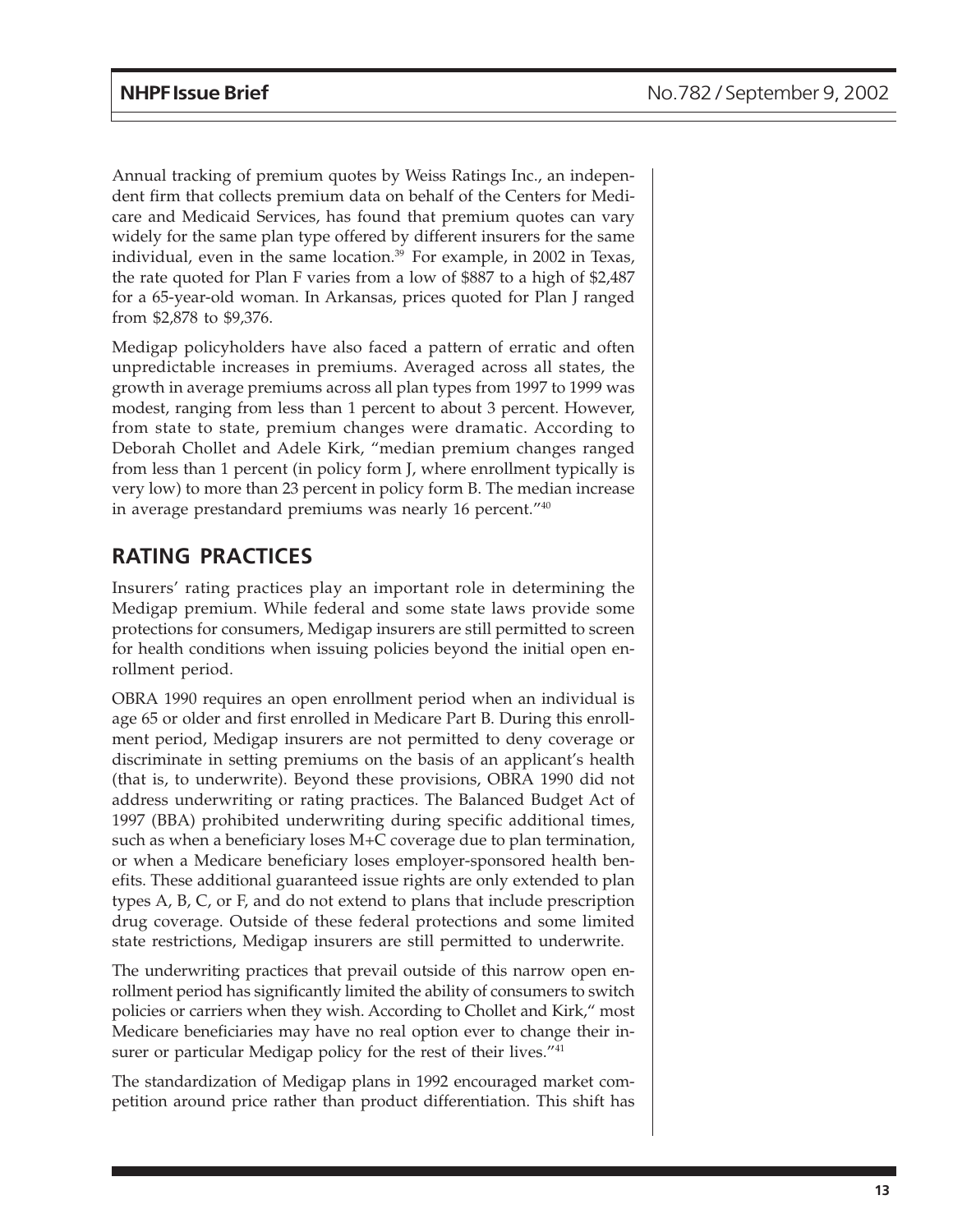led to a move away from community and issue-age rating to attained-age rating as carriers try to attract younger beneficiaries. A 1997 study conducted by the Lewin Group found that fewer insurers were charging the same premiums for all policyholders (community rating) or basing premiums on the policyholder's age at the time of initial purchase (issue-age rating).<sup>42</sup> Instead, the majority of insurers appeared to be basing premiums on the current age of the policyholder (attained-age rating). Outside of mandatory open enrollment periods and guaranteed issue situations, most insurers underwrite, so people may face higher rates due to health status. The study found that, in many markets, only plans sponsored by AARP offered community-rated policies. As a result, these AARP-sponsored plans often become the insurer of last resort when age-rated plans become too expensive for those with health conditions.

Some states have gone beyond federal requirements and have limited underwriting and insurance practices in the Medigap market. Eight states (Arkansas, Connecticut, Maine, Massachusetts, Minnesota, and Washington) have mandatory community rating. Ten states have banned attained age rating and six have prohibited entry-age rating.<sup>43</sup> A few other states require continuous open enrollment or annual open enrollment.

In addressing Medigap rating practices, there is an inherent tension between federal and state authorities. States traditionally regulate insurance markets, but OBRA 1990 set a new precedent in federal oversight and control. Establishing new federal requirements regarding enrollment and underwriting practices would likely be met by strong resistance from states and insurers.

Medigap coverage for younger, disabled beneficiaries is another issue that has been raised when looking at underwriting practices. Individuals under 65 who become eligible for Medicare because of a disability account for 13 percent of all beneficiaries, but only 1 percent of Medigap policyholders. This is largely because insurers are not required to extend the mandatory initial open-enrollment period to beneficiaries under 65. Extending mandatory open enrollment to these individuals could greatly increase their access to Medigap insurance; however, because they are likely to have greater claims, premiums may not be affordable and may increase for other Medigap policyholders.

# **OPPORTUNITIES FOR REFORM**

## **Prescription Drug Coverage**

Prescription drug coverage for Medicare beneficiaries has been the subject of intense congressional debate. As various options are being considered, it is important to understand the role of Medigap in providing prescription drug coverage and the potential impact of a Medicare drug benefit on Medigap policyholders.

#### **Insurers use different methods in pricing Medigap policies.**

**Community Rating** — Premiums are based on the cost of providing coverage in local areas and not on health status or age.

**Issue-age Rating** — Premiums are based on the policyholder's age at the time of initial purchase. Premiums will not increase as much as attained-age policies over time.

**Attained-age Rating** — Premiums are based on the current age of the policyholder. Premiums can increase significantly as the policyholder grows older.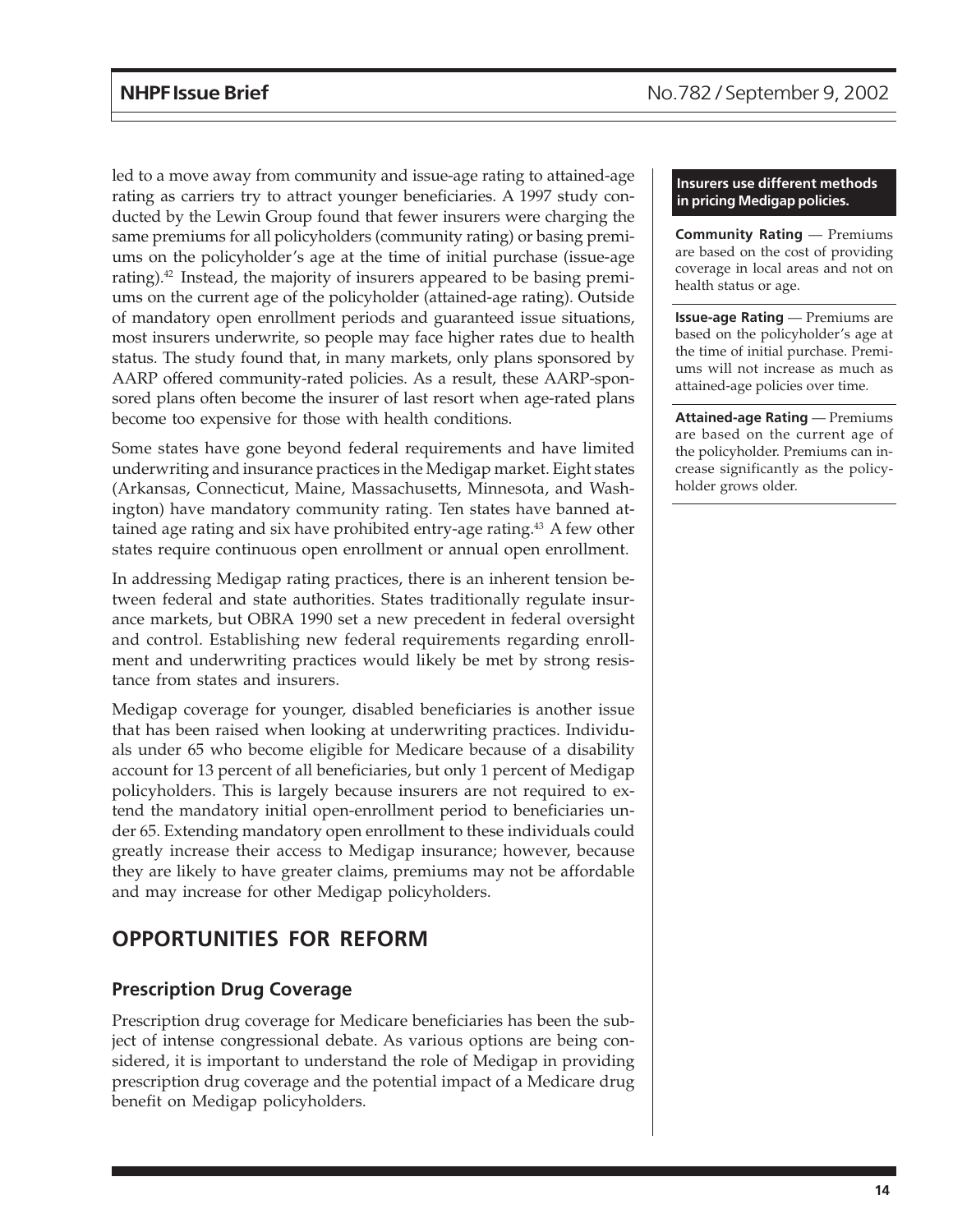As stated earlier, three standardized Medigap plans—Plans H, I, and J provide coverage for prescription drugs. While about 10.7 million Medicare beneficiaries had a Medigap plan in 1999, only about 25 percent have purchased drug coverage through Medigap. A large number of these policyholders are in prestandard plans, and their coverage is believed to be less generous than that offered in the standard policies.<sup>44</sup> Since mid-1992, just 8 percent of those purchasing standardized Medigap policies bought one that covers prescription drugs.45 These low coverage levels are generally attributed to three reasons: price, benefit design, and failure of competition.

**Price** — Medigap plans with drug coverage tend to be more expensive than those without drug coverage. In 2000, annual premiums for standardized plans that include outpatient prescription drug coverage ranged from \$1,308 for plan H (cap of \$1,250 on prescription drugs) to \$2,112 for Plan J (cap of \$3,000), with an average premium of \$1,776 across all three plan types that cover drugs. This compares to an average annual premium of \$1,150 for standardized plans without prescription drug coverage. However, premium rates can vary widely based on the age and health status of the applicant, and guaranteed issue rights do not extend to plans that include drug coverage, beyond the initial open enrollment period.

**Benefit Design —** Because Medigap's standardized policies provide limited coverage for prescription drugs, beneficiaries who purchase this coverage can still be exposed to significant out-of-pocket expenses. The Medigap prescription drug benefit has a \$250 annual deductible, requires 50 percent coinsurance, and limits plan liability to \$1,250 or \$3,000, depending on which plan type is purchased. These dollar amounts have not been increased since they were established in 1992.

According to the GAO, Medigap policyholders with prescription drug coverage spent, on average in 1998, \$548 out of pocket on prescription drugs.46 Medigap paid only 27 percent of policyholders' drug costs. Medigap policyholders without drug coverage spent, on average \$618 about 13 percent more than beneficiaries with drug coverage. According to a recent survey, Medigap drug coverage appears to offer the least financial protection of supplemental coverage currently available. $47$  The survey found that Medigap policyholders reported higher out-of-pocket prescription drug costs than groups covered by other sources (for example, Medicaid, employer, health maintenance organization [HMO], and state drug program), despite taking a similar number of medications, or fewer, than other covered groups. Thus, many beneficiaries may be acting rationally in choosing not to purchase Medigap drug coverage, since the benefit can be of limited value to them.

**Lack of Competition —** Another reason for the rapid growth in premiums for Medigap plans with drug coverage relates to the way the benefits are managed in the Medigap marketplace. Unlike employer-sponsored **Since mid-1992, just 8 percent of those purchasing standardized Medigap policies bought one that covers prescription drugs.**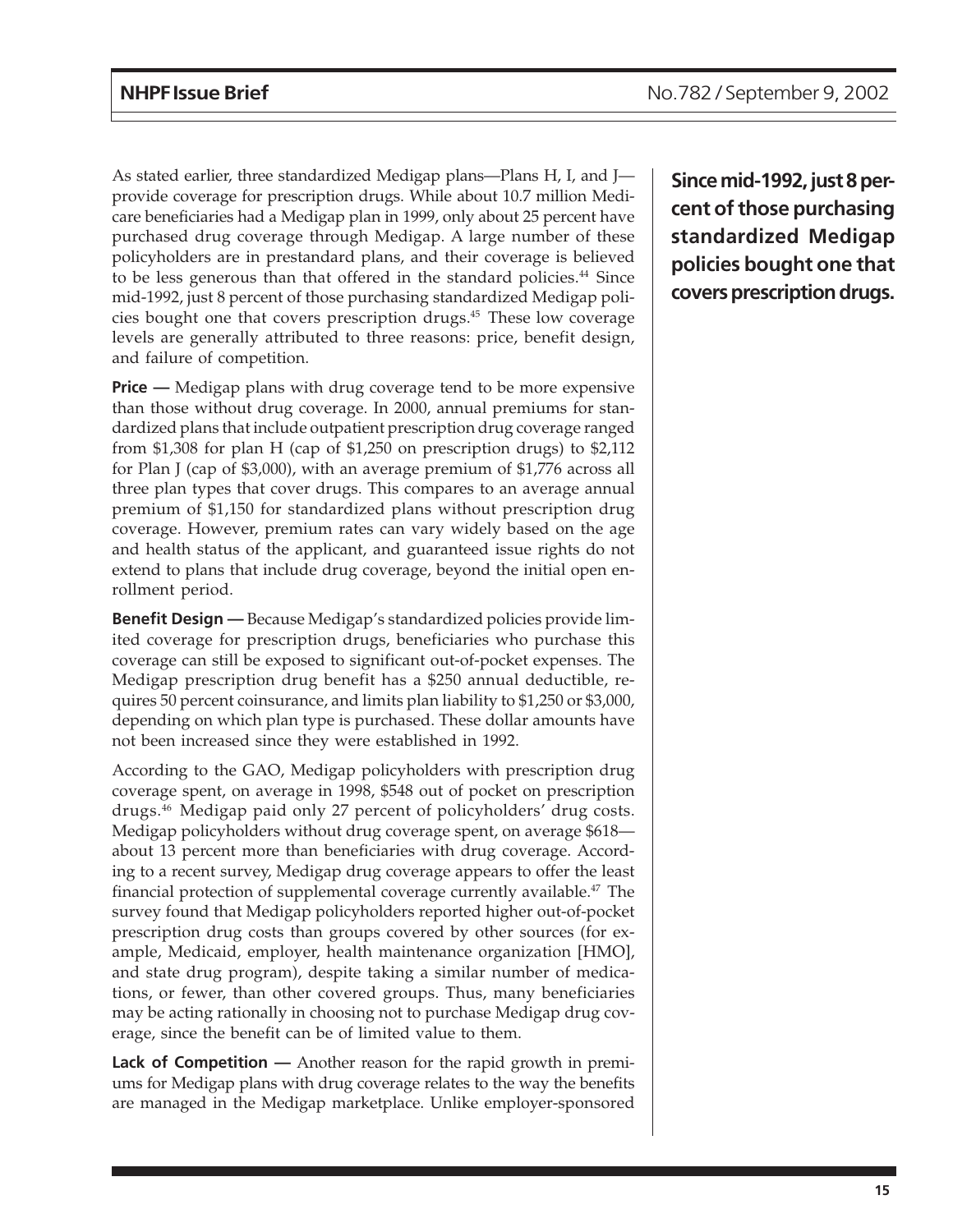plans, which typically hire pharmacy benefit managers to control drug costs, and Medicaid, which receives rebates from pharmaceutical manufacturers, Medigap policyholders sometimes pay full retail price. Individual Medigap plans provide no real incentives for insurers to bargain with drug manufacturers or retailers for lower prices; nonetheless, most Medigap insurers do offer drug discount programs.

Between 1994 and 1999, 56 percent of the beneficiaries that left the Medigap market went to a Medicare HMO.<sup>48</sup> The availability of prescription drug coverage in Medicare HMOs contributed greatly to this switch. Now, in the wake of widespread withdrawals in the M+C markets and reduced drug benefits, some beneficiaries may seek to re-enter the Medigap market. Due to underwriting practices, however, plans may not be accepting new enrollees in their drug plans and the costs may be prohibitive.

The introduction of a prescription drug benefit for all Medicare beneficiaries, therefore, may have a limited impact on the Medigap market. However, if beneficiaries are forced to choose between paying a Medigap premium or a drug benefit premium, those on fixed incomes may face a dilemma.

The Bush administration has proposed the addition of two new Medigap plans to the existing ten standardized plans. One, like the current Plan J, would provide coverage for additional drug expenses, but with a higher stop-loss limit and reduced coverage of Medicare cost-sharing.<sup>49</sup> However, insurers have warned that more generous Medigap drug coverage might lead to severe adverse selection for those insurers who choose to offer it.50 Adverse selection occurs because those who expect to receive the most in benefits from the policy will purchase it immediately, while those who expect to have few claims will forego purchasing it. Insurers maintain that the requirement that Medigap policies be "guaranteed renewable" already exacerbates problems with creating affordable insurance.

## **First-Dollar Coverage**

All ten of the standardized Medigap plans cover Part A and Part B coinsurance, and three plans cover the Part B deductible, shielding beneficiaries from most Medicare cost-sharing requirements. This so-called "first-dollar coverage" has generated significant policy discussion over the past two decades. Several studies have examined the relationship between Medicare supplemental insurance and Medicare expenditures and have consistently found that supplemental insurance is associated with increased costs to the Medicare program.<sup>51</sup> Another issue is that none of the standardized policies allow consumers to choose higher deductibles in return for lower premiums and complete stop-loss coverage—often referred to as "catastrophic" insurance.

**Supplemental insurance is associated with increased costs to the Medicare program.**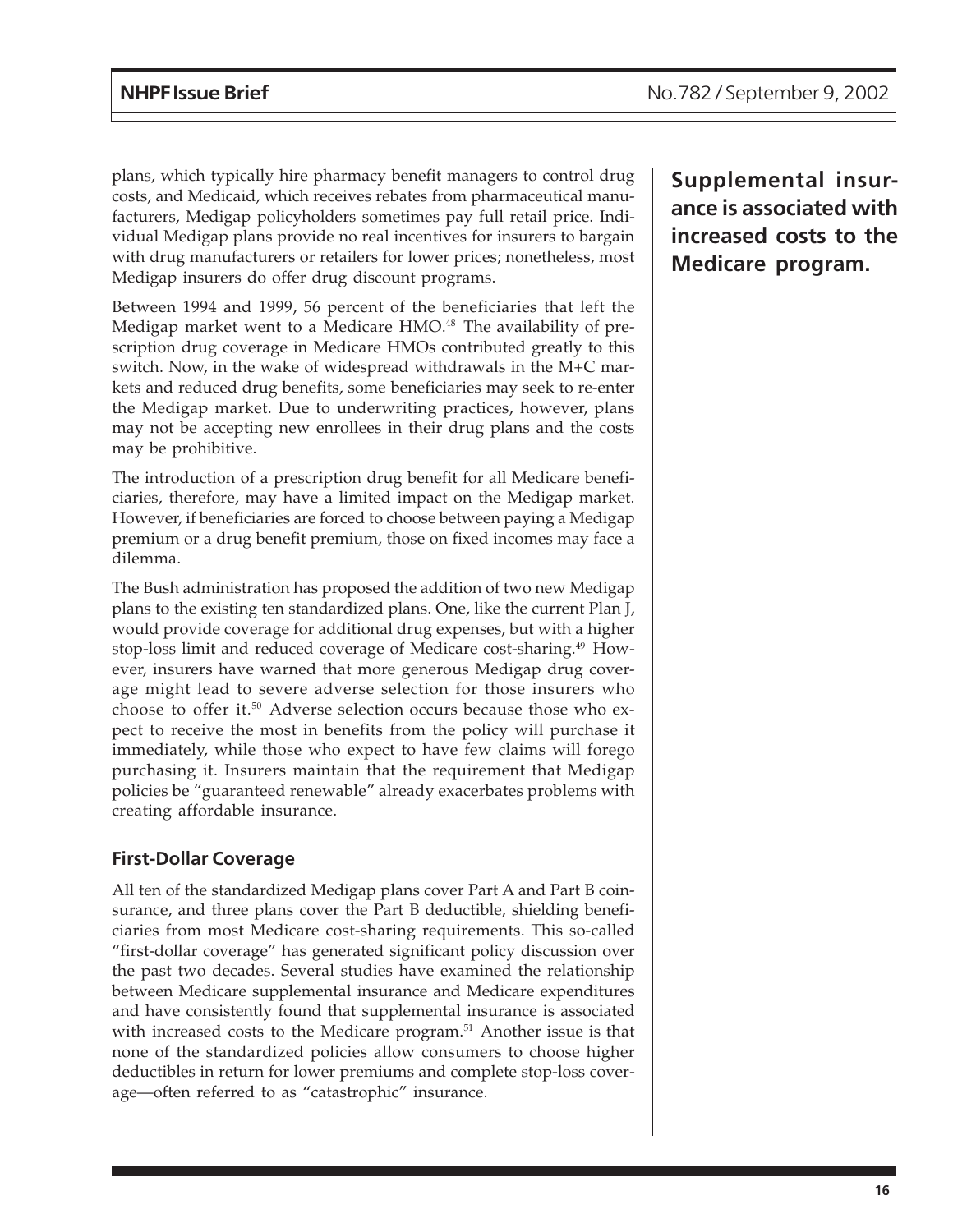MedPAC states that

making beneficiaries responsible for some of the marginal costs of services would increase their price sensitivity and encourage them to be more judicious in their use of care. This, in turn, would reduce Medicare spending. Changes of this sort also would likely result in lower Medigap premiums or, at a minimum, slower premium increases, making Medigap a more affordable option.52

The Bush administration's two new Medigap options would cover all of the coinsurance for extended hospital stays in the same way that current Medigap plans do, but they would not cover the Part B deductible. The administration believes these options would appeal to beneficiaries who want lower premiums but have not chosen to enroll in one of the two high-deductible options, which were created under the BBA and have not proven to be popular. These high-deductible options, available for plans F and J, require beneficiaries to pay a \$1,620 deductible before either plan covers any services. Very few of these plans have been offered by insurers.

In testimony before Congress, Donald Young, president of the Health Insurance Association of America, pointed out that the three plans that cover the Part B deductible are twice as popular as the other seven plans combined.53 According to Young, "this popularity is likely due to the fact that Medicare beneficiaries are risk averse and derive a great deal of financial and personal security from their supplemental insurance policies." Moreover, he also pointed to reports warning that restrictions on first-dollar coverage might limit access to necessary care, noting that the health of some policyholders might be adversely affected. Supplemental insurance's effect on health is unclear, according to a comprehensive literature review by Adam Atherly.<sup>54</sup>

As indicated, few of the new high-deductible Medigap products have actually been sold. Insurers have not actively marketed these plans because of administrative difficulties and higher costs. Also, they maintain, consumers do not want these high-deductible options. According to Young, the biggest hurdle to the sale of these products is that beneficiaries expect Medigap plans to provide first-dollar coverage. Consumer advocate Bonnie Burns, a member of the NAIC working group responsible for designing the ten benefit packages, agrees. She states that "some people would risk going without a Medigap policy if it were not for the open ended Part B coinsurance costs."55 Prior to Medigap standardization, she maintains, consumers were confused by cost sharing on the Part B coinsurance, and heavy users faced serious repercussions since they often waited to get care because they had to pay out-of-pocket costs.

MedPAC suggests that these concerns could be mitigated "by requiring that beneficiaries make a fixed copayment (for example, \$5 or \$10) at the time of service rather than pay a percentage of the provider's charge."56 Another possibility raised by MedPAC would combine reduced coverage

**Few of the new highdeductible Medigap products have actually been sold.**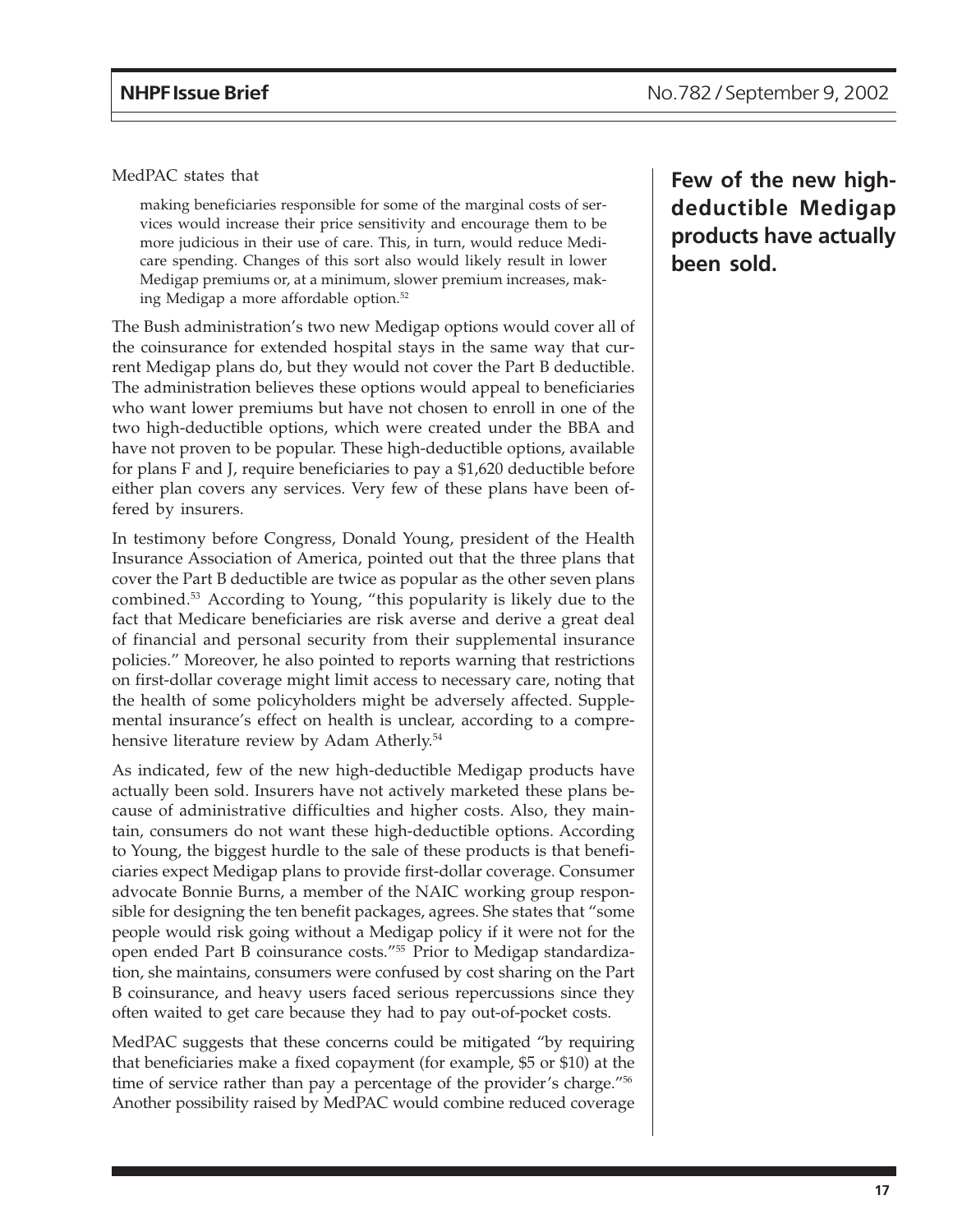of Part B coinsurance with an annual cap on cost-sharing, thereby limiting beneficiaries' liabilities but still exposing them to some costs when they use care.

## **Benefit Design**

The ten standardized benefit plans have not been updated since they were established in 1992. Since then, the health care environment has changed considerably and many argue that the Medigap benefit design has become outdated. While the standardization of benefits has made them easier for consumers to understand, it has also stifled experimentation with different types of and levels of coverage, which could potentially reduce costs or enhance the quality of benefits. With only ten packages, standardization necessarily limits choice of benefit combinations for consumers. Yet, since the majority of Medigap policyholders choose three plan types, it appears that the remaining seven options do not meet consumer or insurer needs.

In addition, many of the benefits deemed necessary in 1992 have lost value due to changes in what Medicare covers. For example, with regard to preventive benefits, several screening tests that were identified during the development of the standardized plans are now Medicarecovered services and sometimes result in duplicate billing under Medicare and Medigap. Similarly, coverage for services from physicians who do not accept assignment (Part B excess charges) has little value to policyholders since "program assignment rates are well over 90 percent, and physicians are not permitted to charge more than 15 percent above the Medicare fee schedule."57

The "at-home recovery" benefit has also proven confusing to beneficiaries and not particularly useful. The benefit has many coverage limitations and exclusions that require it to be carefully coordinated with Medicare-approved home health services. Some analysts have suggested that it might be appropriate to restructure the at-home recovery benefit to cover only visits that occur *after* the beneficiary has been discharged from the Medicare-approved home health plan of care.<sup>58</sup>

Some Medigap experts have suggested offering fewer standardized plans or allowing plans to add optional riders (such as those allowed in Wisconsin and Minnesota). Some private insurers have promoted more flexibility in benefit design. Others have encouraged more expansion of the private fee-for-service or preferred provider options under M+C, which allows insurers the flexibility to depart from standardized Medigap options and offer additional benefits. On August 27, 2002, the Bush administration announced that it will expand PPO options under M+C.<sup>59</sup>

In addition, the Department of Health and Human Services announced proposed changes to the Medicare Select program. Medicare Select plans were authorized under OBRA 1990, but only 9 percent of beneficiaries **Many of the benefits deemed necessary in 1992 have lost value due to changes in what Medicare covers.**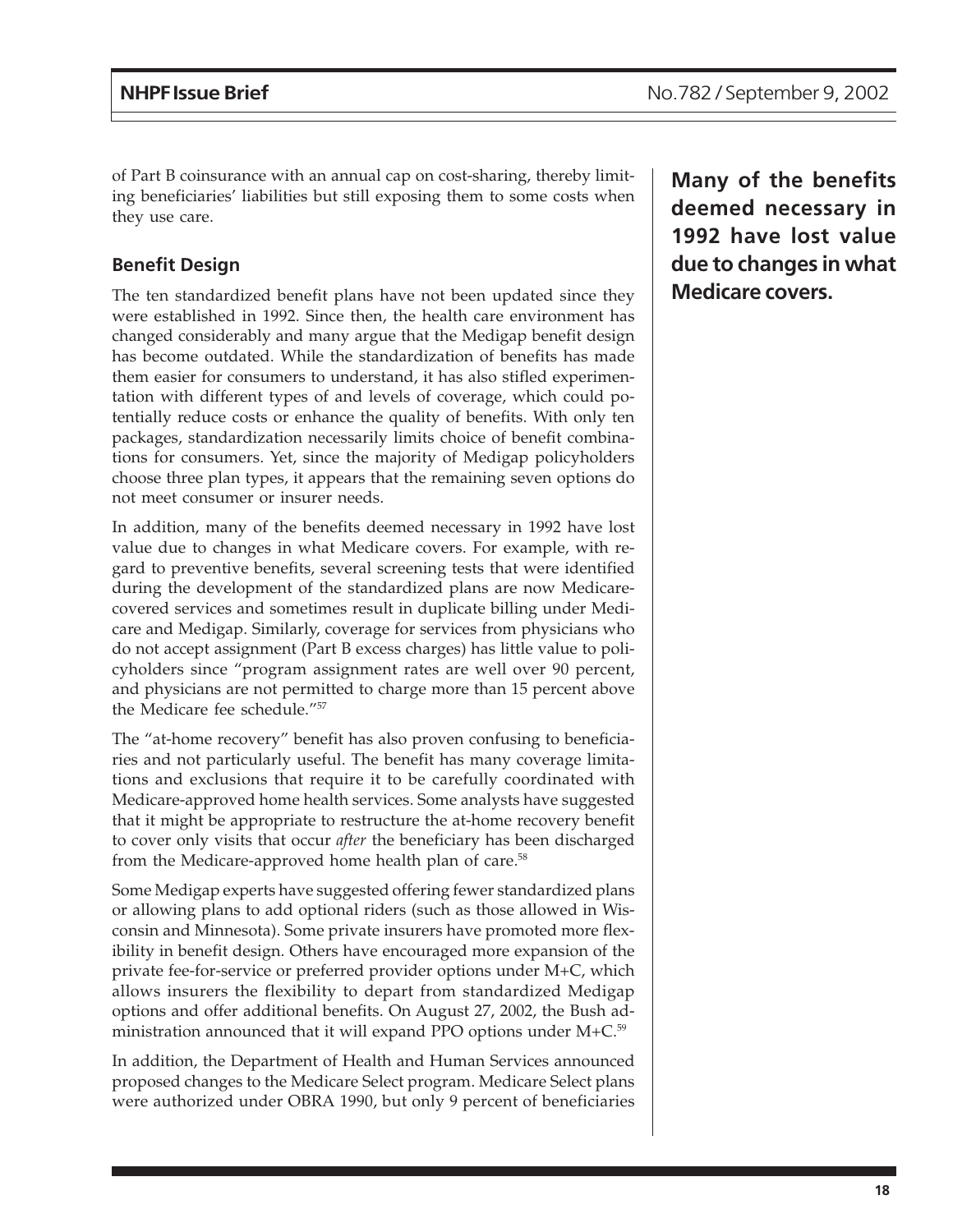enrolled in standardized Medigap plans had a Medicare Select plan in  $1999.^{\omega}$  Under these plans, beneficiaries are limited to choosing among hospitals and physicians in the plan's network except in emergencies. Medicare Select insurers will now be permitted to waive Part B costsharing amounts. The Bush administration believes this will encourage Medicare Select insurers to expand their provider networks to include more physicians and suppliers, as well as hospitals. Other analysts speculate that insurers are likely to innovate in their prescription drug offerings.

Flexibility in benefit design, however, moves away from the original goals of standardization. If the benefit package varies greatly, risk segmentation is more likely. Many of those who originally favored fewer plans now believe that the number should not be changed in order to avoid further confusion because the elderly have become accustomed to the ten plans. "In short, their plea is for stability over perfection," according to Lauren McCormack and colleagues.<sup>61</sup>

Another option might be to expand Medicare benefits to cover some or all of the gaps. In its latest congressional report, MedPAC put forward some illustrative examples of a comprehensive Medicare benefit package that would include modified cost sharing as well as additional benefits such as prescription drug benefits and stop-loss coverage. The commission concludes that under one proposed scenario of an expanded Medicare package "beneficiaries with Medigap policies might decide they no longer need supplemental insurance to cover their reduced health care liabilities. Medigap insurers also might determine that they could no longer profitably offer plans that spread relatively fixed administrative costs across a reduced scope of benefits."62

Stop-loss protections—that is, a guaranteed amount above which the government (and not the individual) pays for any additional cost sharing—appear to be the key to benefit package reforms that meet consumer needs. However, in testimony before Congress, Marilyn Moon warns that "The problem with stop loss has always been that when it is low enough to be attractive, it becomes very expensive."<sup>63</sup>

## **CONCLUSION**

In MedPAC's assessment, Medicare's current benefit structure reflects "policymakers' decisions about how to balance financial protection on the one hand against the financial burden on taxpayers and beneficiaries on the other."64 Medigap reforms are subject to the same trade-offs. If benefits are made more generous, enrollees will likely experience higher premiums.

Efforts to reform Medicare are complicated by the myriad of supplemental insurance products available to beneficiaries. Medicare's coverage gaps create a system that is segmented and pluralistic. Varying coverage,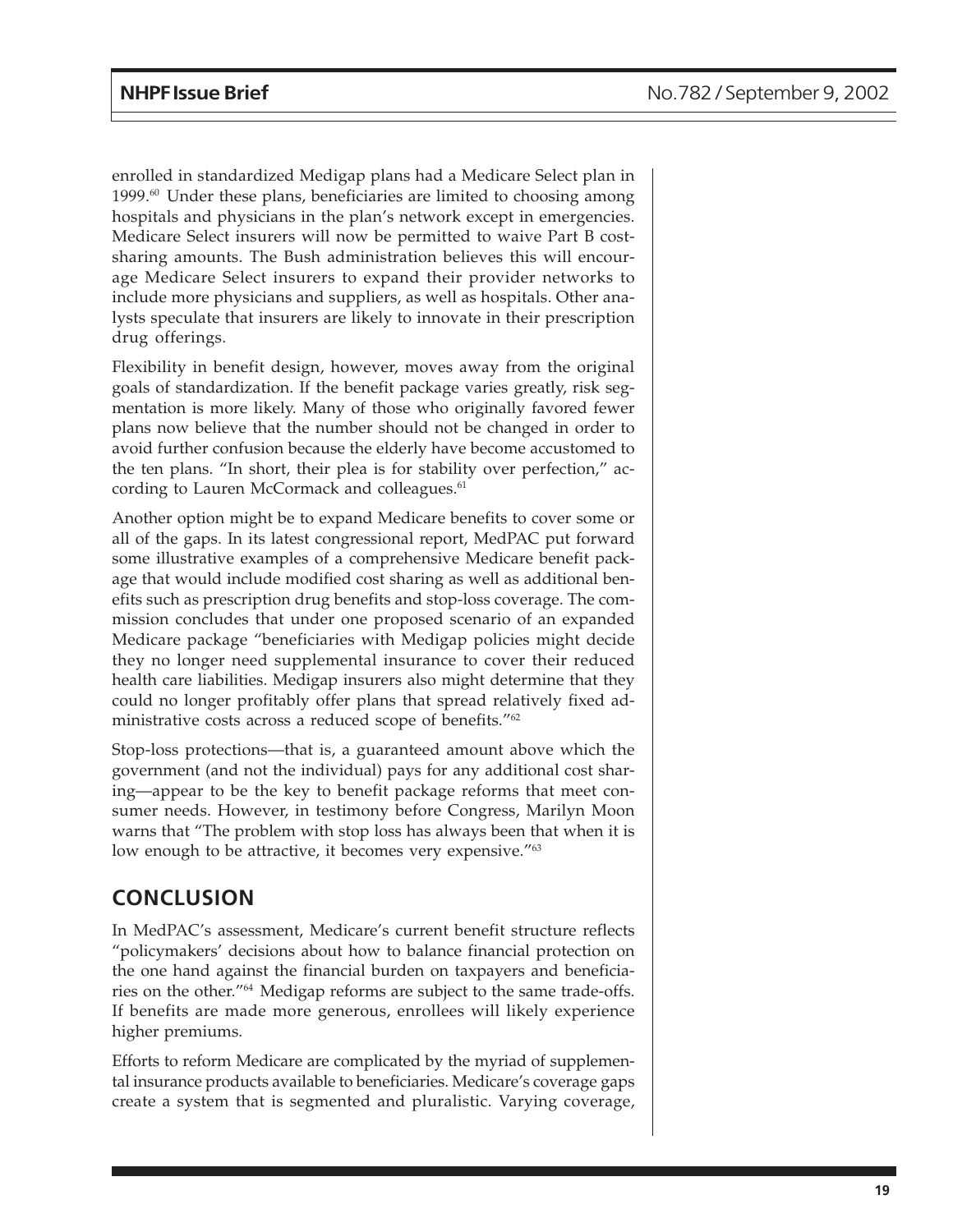rating, and enrollment practices across plan types make it difficult for consumers to compare their options. Budget constraints mean that the tension between providing catastrophic coverage to the sickest beneficiaries and first-dollar coverage for those who are risk-averse will likely worsen with time. In light of changes to retiree health insurance plans and M+C plans, the time seems ripe to reconsider whether the Medigap market is fulfilling policymakers' goals and expectations.

## **ENDNOTES**

1. Adam Atherly, "Supplemental Insurance: Medicare's Accidental Stepchild," *Medical Care Research and Review*, 58, no. 2 (June 2001): 133-34.

2. Medicare Payment Advisory Commission (MedPAC), *Report to the Congress: Assessing Medicare's Benefits,* June 2002, 28.

3. See S. 1185, H.R. 3913, S. 1881, H.R. 3267, H.R. 1905, H.R. 1078, S. 1239, H.R. 2632, H.R. 828, H.R. 4751, S. 358, H.R. 4984.

4. Section 1862(a)(1)(A) of the Social Security Act prohibits Medicare payment for items or services that are "not reasonable and necessary for the diagnosis or treatment of illness or injury or to improve the functioning of a malformed body member." MedPAC, *Assessing Medicare's Benefits,* 5.

5. Thomas Rice and Jill Bernstein, "Supplemental Health Insurance for Medicare Beneficiaries," Medicare Brief, National Academy of Social Insurance, November 1999, No. 6, 2.

6. MedPAC, *Assessing Medicare's Benefits*, 7.

7. William J. Scanlon, U.S. General Accounting Office, "Medigap: Current Policies Contain Coverage Gaps, Undermine Cost Control Incentives," testimony before the Subcommittee on Health, Committee on Ways and Means, U.S. House of Representatives (GAO-02-533T), U.S. General Accounting Office, Washington, D.C., March 14, 2002, 7.

8. Stephanie Maxwell, Marilyn Moon, and Misha Segal, *Growth in Medicare and Out-of-Pocket Spending: Impact on Vulnerable Beneficiaries*, Commonwealth Fund, New York, January 2001, ii; accessed July 8, 2002, at http://www.cmwf.org.

9. MedPAC, *Assessing Medicare's Benefits*, 15.

10. Henry J. Kaiser Family Foundation, Health Research and Educational Trust (HRET), and Commonwealth Fund, *Erosion of Private Health Insurance Coverage for Retirees: Findings from the 2000 and 2001 Retiree Health and Prescription Drug Coverage Survey*, April 2002, 7.

11. Atherly, "Supplemental," 137.

12. Kaiser/HRET/Commonwealth, *Erosion,* 1.

13. Steve Coppock and Andrew Zebrack, Hewitt Associates, "Finding the Right Fit: Medicare, Prescription Drugs and Current Coverage Options," testimony before the Committee on Finance, U.S. Senate, Washington, D.C., April 24, 2001, ii; accessed July 6, 2002, at http:// www.senate.gov/~finance/042401sctest.pdf.

14. William J. Scanlon, U.S. General Accounting Office, "Retiree Health Insurance: Gaps in Coverage and Availability," testimony before the Subcommittee on Employer-Employee Relations, Committee on Education and the Workforce, U.S. House of Representatives (GAO-02-178T), U.S. General Accounting Office, Washington, D.C., November 1, 2001, 2; accessed July 8, 2002, at http://www.gao.gov/.

15. Kaiser/HRET/Commonwealth, *Erosion,* 10.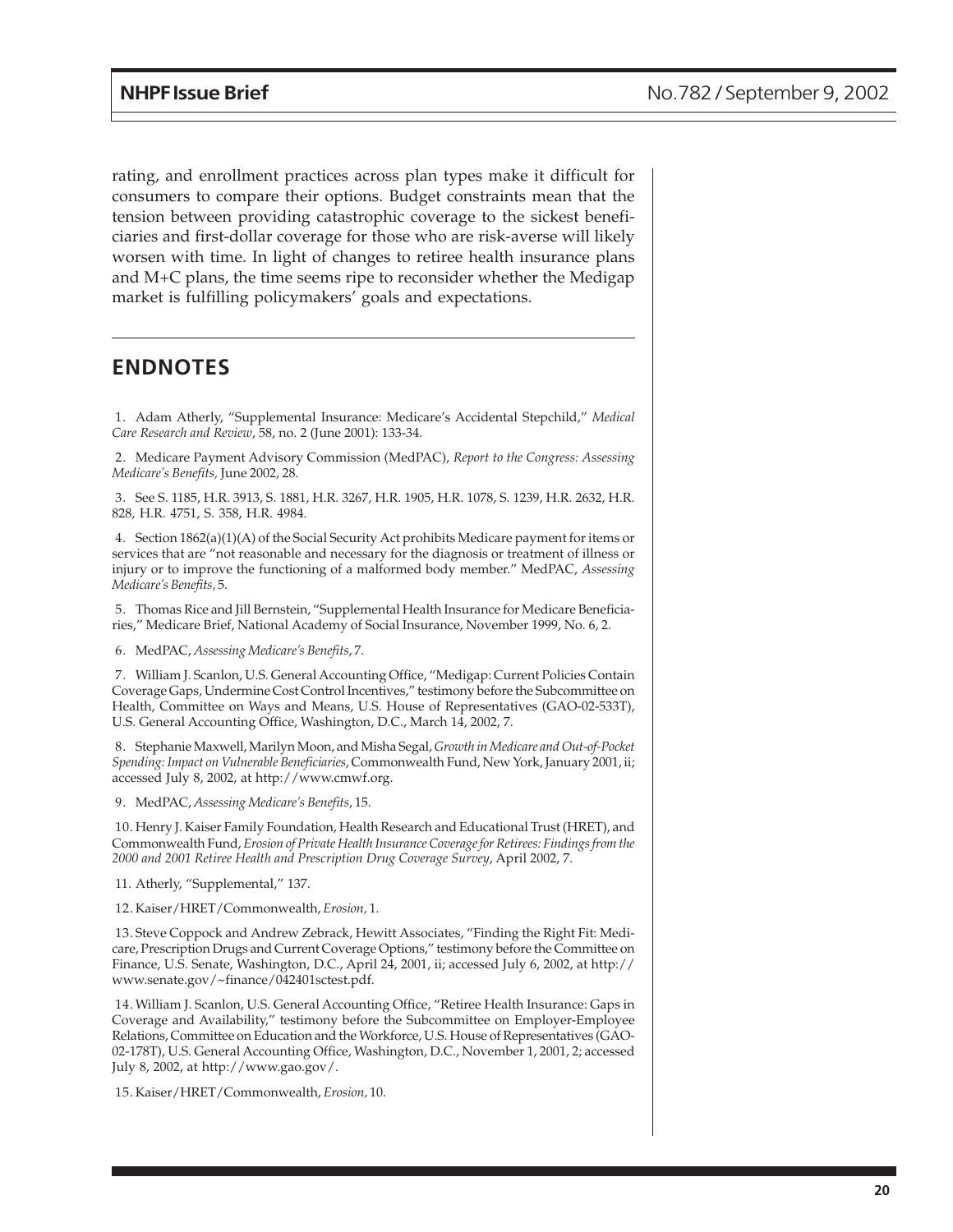16. Scanlon, "Retiree," 2.

17. MedPAC, *Assessing Medicare's Benefits*, 16.

18. Marsha Gold, Lori Achman, Debra Draper, Jessica Mittler, and Cheryl Young, "Medicare+Choice: Patterns and Trends," presentation to Alliance for Health Reform/Commonwealth Fund session, "Medicare+Choice After Five Years: Challenges and Opportunities," Washington, D.C., May 30, 2002, 5.

19. For more information about the history of the M+C program, see the following National Health Policy Forum papers by the author: "Medicare+Choice: Where to from Here?" Issue Brief No. 758, September 8, 2000, and "Medicare HMO Pullous: What Do They Portend for the Future of Medicare+Choice?" Issue Brief No. 730, February 5, 1999; available online at http://www.nhpf.org.

20. Gold et al., "Medicare+Choice," 6-8.

21. Lori Achman and Marsha Gold, *Out-of-Pocket Health Care Expenses for Medicare HMO Beneficiaries: Estimates by Health Status, 1999-2001*, Commonwealth Fund, New York, February 2002, v.

22. MedPAC, *Assessing Medicare's Benefits*, 15.

23. That is, those who have incurred enough medical expenses to make them Medicaid eligible by virture of "spending down."

24. The Qualified Medicare Beneficiary program pays for Medicare's premiums, deductibles, and coinsurance for beneficiaries whose incomes are below 100 percent of the federal poverty level and who have limited assets. The Specified Low-income Medicare Beneficiary program pays for the Medicare Part B premium for beneficiaries with incomes between 100 and 120 percent of the federal poverty level. BBA established temporary programs (the Qualified Individual 1 and 2 programs, and the Qualified Disabled and Working Individual program) to assist additional low-income Medicare beneficiaries with all or a portion of their monthly Part B premiums.

25. MedPAC, *Assessing Medicare's Benefits*, 81.

26. Mary Laschober, Michelle Kitchman, Patricia Neuman, and Allison Strabic, "Trends in Medicare Supplemental Insurance and Prescription Drug Coverage, 1996-1999," *Health Affairs,* Web Exclusive, February 27, 2002, W133.

27. MedPAC, *Assessing Medicare's Benefits*, 79.

28. Loss ratios are the percentage of premiums collected that are spent on providing covered health benefits. For example, if a policy has a 75 percent loss ratio, that means that 25 percent of premiums are retained for administrative costs (for example, claims payment and marketing) and for profits.

29. Thomas Rice, Marcia L. Graham, and Peter D. Fox, "The Impact of Policy Standardization on the Medigap Market," *Inquiry,* 34 (Summer 1997): 107.

30. Insurers in Massachusetts, Minnesota, and Wisconsin are exempt because these states already had laws in effect mandating standard benefit packages prior to 1992.

31. Lauren A. McCormack, Peter D. Fox, Thomas Rice, and Marcia Graham, "Medigap Reform Legislation of 1990: Have the Objectives Been Met?" *Health Care Financing Review*, , 18, no. 1 (Fall 1996): 160.

32. Rice, Graham, and Fox, "Impact," 115.

33. McCormack et al., "Medigap Reform," 160.

34. Rice, Graham, and Fox, "Impact," 115.

35. MedPAC, *Assessing Medicare's Benefits*, 79.

36. The need for coverage of Part B excess charges has decreased in recent years as the vast majority of doctors have agreed to accept Medicare reimbursement rates and the Centers for Medicare and Medicaid Services has put strict limitations on the amount physicians can charge above Medicare rates (that is, no more than 15 percent).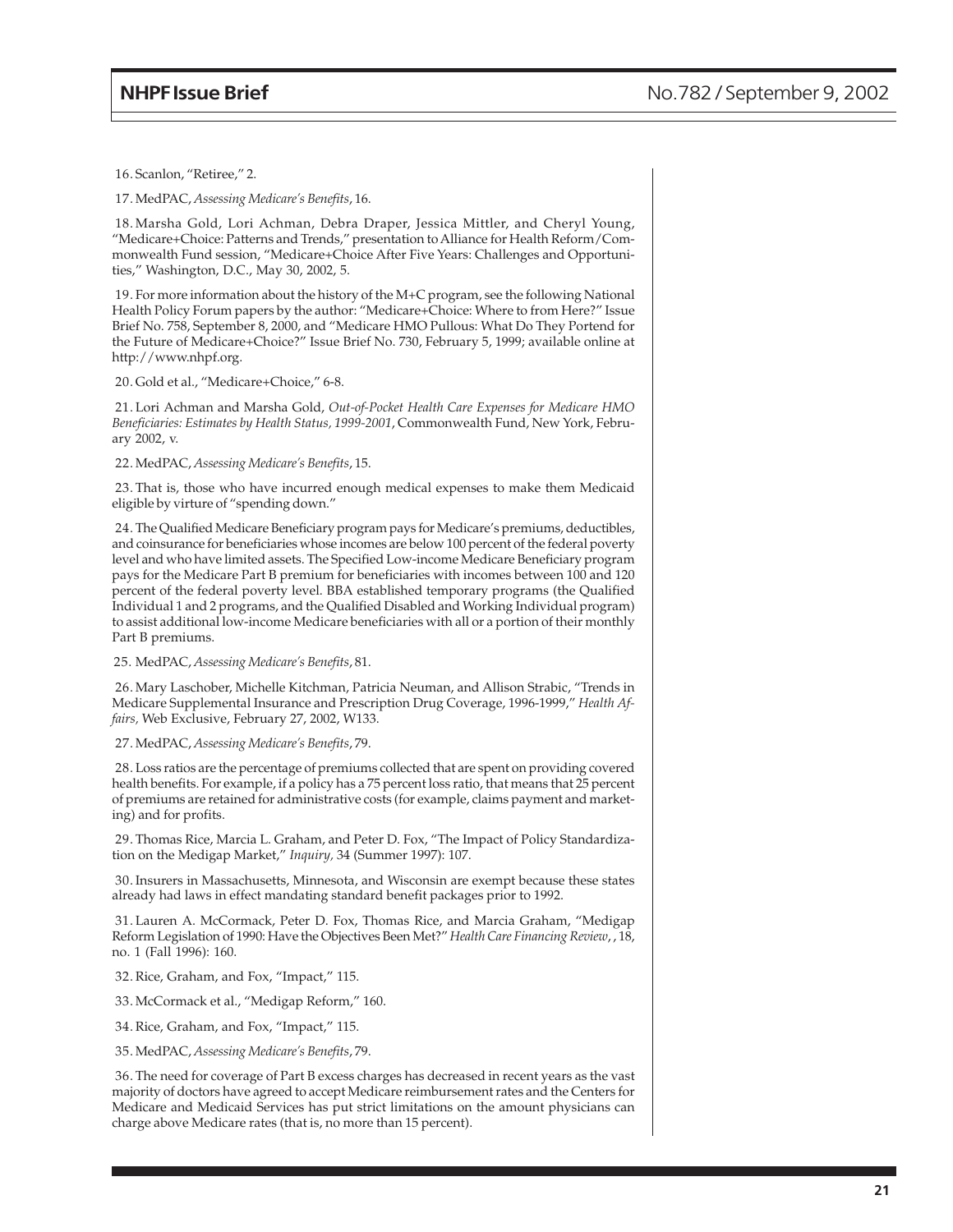37. U.S. General Accounting Office (GAO), *Medigap Insurance: Plans Are Widely Available but Have Limited Benefits and May Have High Costs* (GAO-01-941), U.S. General Accounting Office, Washington, D.C., July 2001, 11.

38. MedPAC, *Assessing Medicare's Benefits*, 78,

39. Weiss Ratings Inc., "Florida and New York Residents Charged Most for Medigap Policies. Utah and Maryland Residents Charged Far Less," June 12, 2000; accessed May 16, 2002, at http://www.weissratings.com/News/Ins\_Medigap/20000612medigap.htm.

40. Deborah Chollet and Adele Kirk, "Medigap Insurance Markets: Structure, Change, and Implications for Medicare," Office of the Assistant Secretary for Planning and Evaluation, U.S. Department of Health and Human Services, Washington, D.C., December 13, 2001, 6.

41. Chollet and Kirk, "Medigap," 2.

42. Lisa Maria B. Alecxih, Steven Lutzky, Purvi Sevak, and Gary Claxton, *Key Issues Affecting Accessibility to Medigap Insurance*, Commonwealth Fund, New York, August 1997, vi.

- 43. Chollet and Kirk, "Medigap."
- 44. MedPAC, *Assessing Medicare's Benefits*, 77.
- 45. GAO, *Medigap Insurance.*
- 46. Scanlon, "Medigap," March 14, 2002.

47. Dana Gelb Safran, Patricia Neuman, Cathy Schoen, Jana E. Montgomery, Wenjun Li, Ira B. Wilson, Michelle S. Kitchman, Andrea E. Bowen, and William H. Rogers, "Prescription Drug Coverage and Seniors: How Well Are States Closing the Gap?" *Health Affairs—Web Exclusive*, 31 July 2002, W259.

48. Lauren A. Murray and Franklin J. Eppig, "Insurance Trends for the Medicare Population, 1991–1999, *Health Care Financing Review*, 23, no. 3 (Spring 2002): 12.

49. Bobby Jindal, U.S. Department of Health and Human Services, testimony before the Subcommittee on Health, Committee on Ways and Means, U.S. House of Representatives, hearing on "Medicare Supplemental Insurance," Washington, D.C., March 14, 2002, 3.

50. William Weller, Health Insurance Association of America, testimony before the Subcommittee on Health, Committee on Energy and Commerce, U.S. House of Representatives, hearing on "Medicare Reform: Providing Prescription Drug Coverage for Seniors," February 15, 2001, 6; accessed July 6, 2002, at http://energycommerce.house.gov/107/hearings/ 02152001Hearing38/Weller32.htm.

51. Atherly, "Supplemental," 148.

52. MedPAC, *Assessing Medicare's Benefits*, 48.

53. Donald A. Young, M.D., Health Insurance Association of America, testimony before the Subcommittee on Health, Committee on Ways and Means, U.S. House of Representatives, March 14, 2002.

#### 54.Atherly, "Supplemental," 152.

55. Bonnie Burns, California Health Advocates, testimony before the National Association of Insurance Commissioners Medicare Supplement Working Group, Senior Issues Task Force, public hearing on Medigap standardized plans, NAIC Winter National Meeting, Boston, December 3, 2000; accessed July 6, 2002, at http://www.naic.org/1committee/b-committee/ medicare/Testimony\_Presented\_at\_Public\_Hearing.pdf.

56. MedPAC, *Assessing Medicare's Benefits*, 48.

57. Rice and Bernstein, "Supplemental Health Insurance," 6. Physicians can choose whether to accept "assignment" for all Medicare services. For assigned services, total payment is limited to a Medicare fee schedule. If a physician chooses to accept assignment, he or she is prohibited from billing the patient more than 15 percent above the Medicare fee schedule.

58. Julie Walton, Health Care Financing Administration, U.S. Department of Health and Human Services, testimony before the National Association of Insurance Commissioners